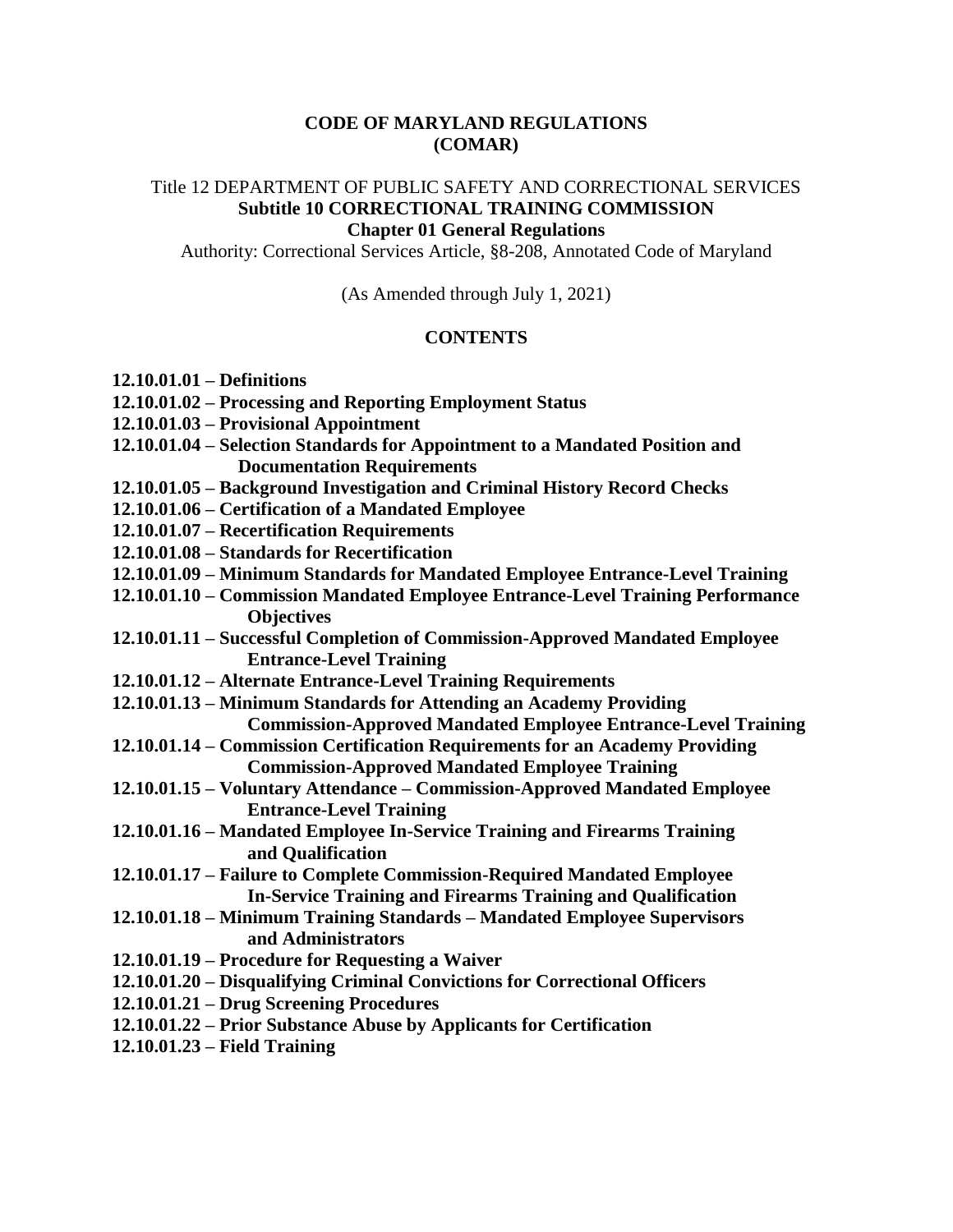#### **12.10.01.01 .01 Definitions.**

A. In this chapter, the following terms have the meanings indicated.

B. Terms Defined.

(1) "**Academy**" means a college, school, correctional unit, training unit, or training facility approved or certified by the Commission under this chapter to conduct entrance-level training.

(2) "**Addictions counselor**" means a mandated employee, a Department of Juvenile Services employee, or an employee of a correctional unit:

(a) Designated by the individual's employer as an addictions counselor;

(b) Performing duties similar to duties of an addictions counselor; or

(c) With the primary duty to provide alcohol or substance abuse drug treatment or counseling services for:

(i) Individuals under the jurisdiction of a correctional unit; or

(ii) Juveniles under the jurisdiction of the Department of Juvenile Services.

(3) Agency Head.

(a) "**Agency head**" means:

(i) A warden, a correctional administrator, a sheriff, an individual with an equivalent position, or a designee; or

(ii) An individual appointed, employed, or elected to manage, administer, or supervise a correctional unit, or a designee.

(b) "Agency head" includes the Secretary of Juvenile Services or the Secretary's designee.

(4) "**Applicant**" means the individual named on the application for certification and for whom the correctional unit is seeking certification.

(5) "**Application for certification (AFC)"** means a form approved by the Commission that is an official record verifying that an individual has met the applicable Commission selection standards for a mandated position.

(6) "**Case management specialist (CMS)"** means a Department of Juvenile Services employee who provides case management or treatment services for juveniles under the supervision of the Department of Juvenile Services (DJS).

(7) "**Certification**" means the legal authority under Correctional Services Article, §8-208, Annotated Code of Maryland, conferred by the Commission authorizing an individual to exercise duties related to the investigation, care, custody, control, or supervision of inmates in the custody or under the supervision of a correctional unit after complying with applicable Commission selection and training standards specified in this chapter.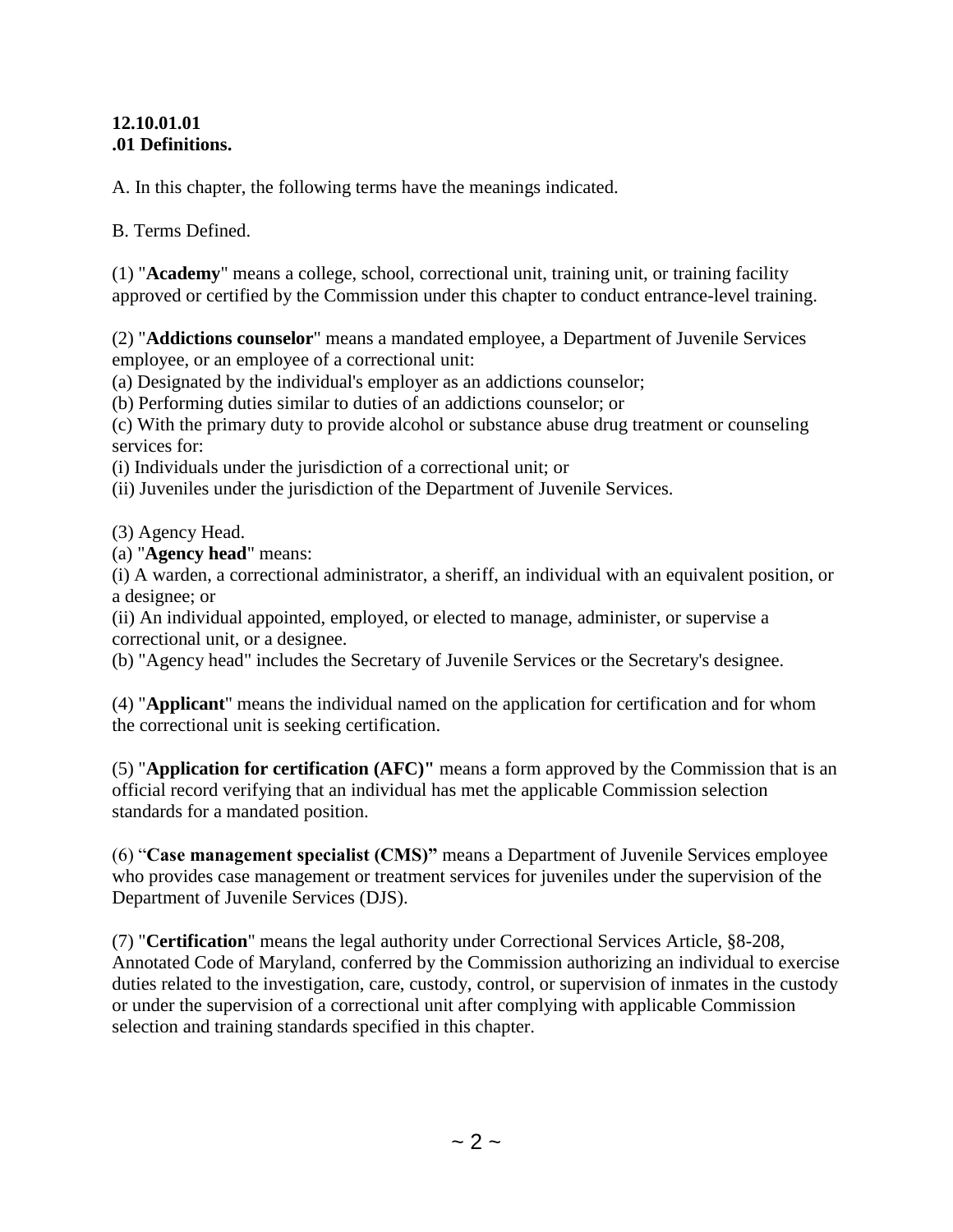(8) "**Classification counselor**" means an employee who provides case management, counseling, or classification services to an inmate in the custody or under the supervision of a correctional facility.

(9) "**Commission"** means the Correctional Training Commission or a representative authorized to act on behalf of the Commission.

(10) **"Controlled dangerous substance**" has the meaning stated in Criminal Law Article, §5- 101, Annotated Code of Maryland.

(11) **"Correctional officer**" has the meaning stated in Correctional Services Article, §8-201, Annotated Code of Maryland.

(12) **"Correctional unit**" has the meaning stated in Correctional Services Article, §8-201, Annotated Code of Maryland.

(13) **"Criminal gang**" has the meaning stated in Criminal Law Article, §9-801, Annotated Code of Maryland.

(14) "**Department of Juvenile Services employee**" has the meaning stated in Correctional Services Article, §8-201, Annotated Code of Maryland.

(15) **"Deputy Director**" means the Deputy Director for the Police and Correctional Training Commissions, or a designee.

## (16) **Derogatory Information**.

(a) "Derogatory information" means negative information developed during a background investigation or reported to a correctional unit that may adversely affect the ability of an individual to perform the duties of a mandated position.

(b) "Derogatory information" includes, but is not limited to, information related to an individual's membership in a criminal gang.

(17) "**Drug dependent person**" has the meaning stated in Criminal Law Article, §5-101, Annotated Code of Maryland.

(18) "**Executive Director**" means the Executive Director of the Police and Correctional Training Commissions.

(19) "**Felony conviction**" means an offense classified as such under the law of Maryland, another state, or the United States, including the District of Columbia.

(20) "**First-line administrator**" means a mandated employee who is promoted to a position that is designated by the correctional unit as exercising first-line administrative authority as defined under Correctional Services Article, §8-201, Annotated Code of Maryland, for a correctional administrator.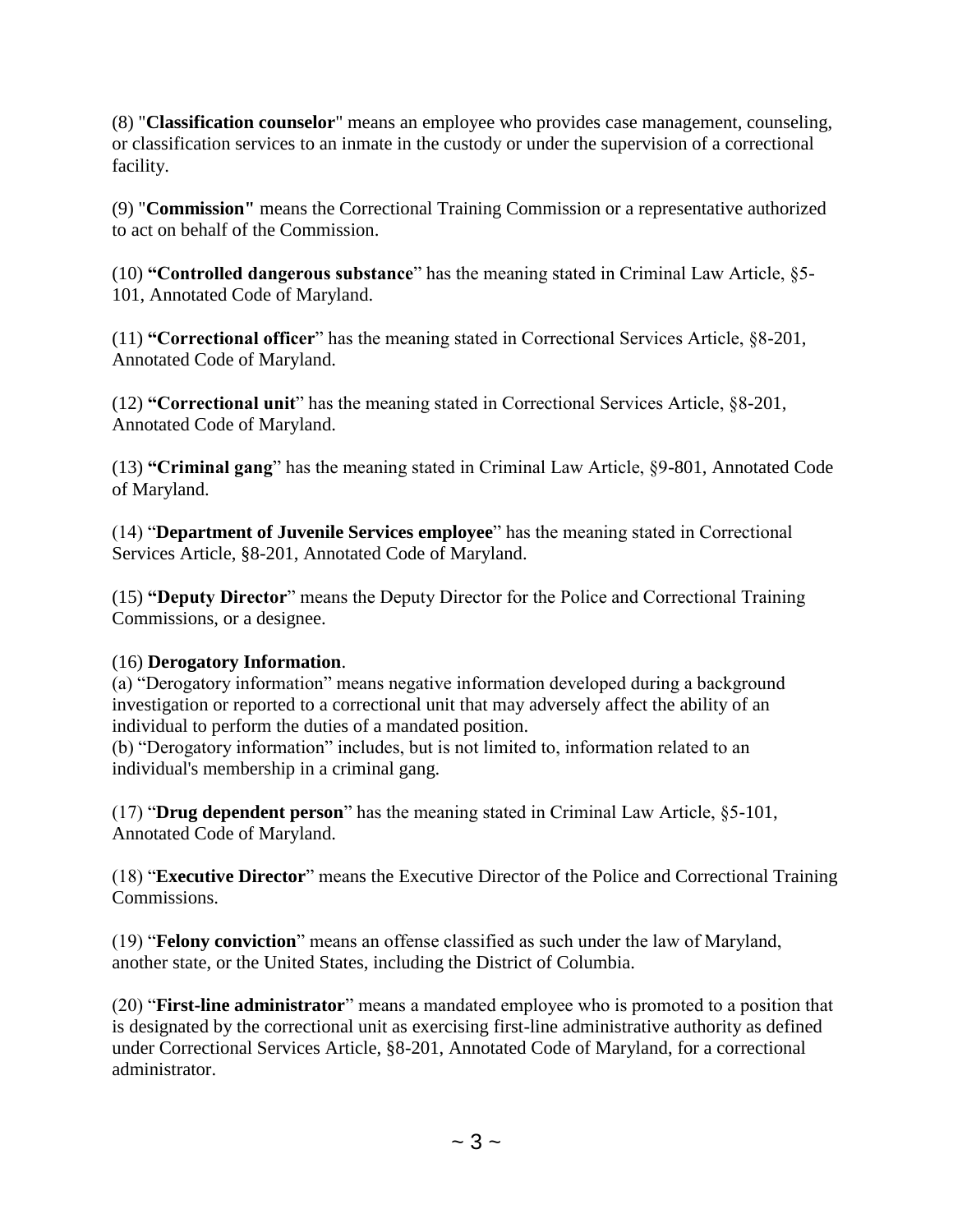(21) "**First-line supervisor**" means a mandated employee who is promoted to a position that is designated by the correctional unit as exercising first-line supervisory authority as defined under Correctional Services Article, §8-201, Annotated Code of Maryland, for a correctional supervisor.

(22) **"Institutional support staff**" means a mandated employee who performs one or more of the duties of a correctional officer, but whose primary duties are other than that of a correctional officer, classification counselor, parole and probation agent, or monitor.

(23) "**Juvenile Services support staff**" means an individual employed by the Department of Juvenile Services who performs one or more of the duties of a Department of Juvenile Services employee, but whose primary duties are other than those of a case management specialist or resident advisor.

(24) **"Mandated employee**" means an individual required to comply with this chapter.

## (25) **Mandated Position**.

(a) "Mandated position" means a job classification required to comply with this chapter. (b) "Mandated position" includes a correctional officer, classification counselor, institutional support staff member, parole and probation agent, monitor, case management specialist or resident advisor, and Juvenile Services support staff.

# (26) **Misdemeanor Conviction**.

(a) "Misdemeanor conviction" includes an offense classified as such by the laws of Maryland, another state, or the United States, including the District of Columbia.

(b) "Misdemeanor conviction" does not include a violation of a federal or state motor vehicle code except for:

(i) Vehicle operation resulting in the death of an individual, such as auto manslaughter;

(ii) Unauthorized use or theft of a motor vehicle;

(iii) Driving while intoxicated, under the influence of drugs, or alcohol, or both; or

(iv) Operating a motor vehicle without a license or while a license is suspended or revoked.

(27) "**Monitor**" means a drinking driver monitor employed by the Division of Parole and Probation.

# (28) **Moral Turpitude**.

(a) "Moral turpitude" means conduct that demonstrates negative characteristics directly related to the individual's fitness or qualification to hold a mandated position.

(b) "Moral turpitude" includes, but may not be limited to:

(i) Conduct demonstrating untruthfulness;

(ii) Conduct demonstrating lack of trust;

(iii) Conduct demonstrating lack of responsibility; or

(iv) Other conduct that may undermine public trust.

(29) "**Nonofficer status**" means a situation in which a mandated employee, who continues to be employed by a correctional unit in a mandated position, is temporarily relieved of duties by a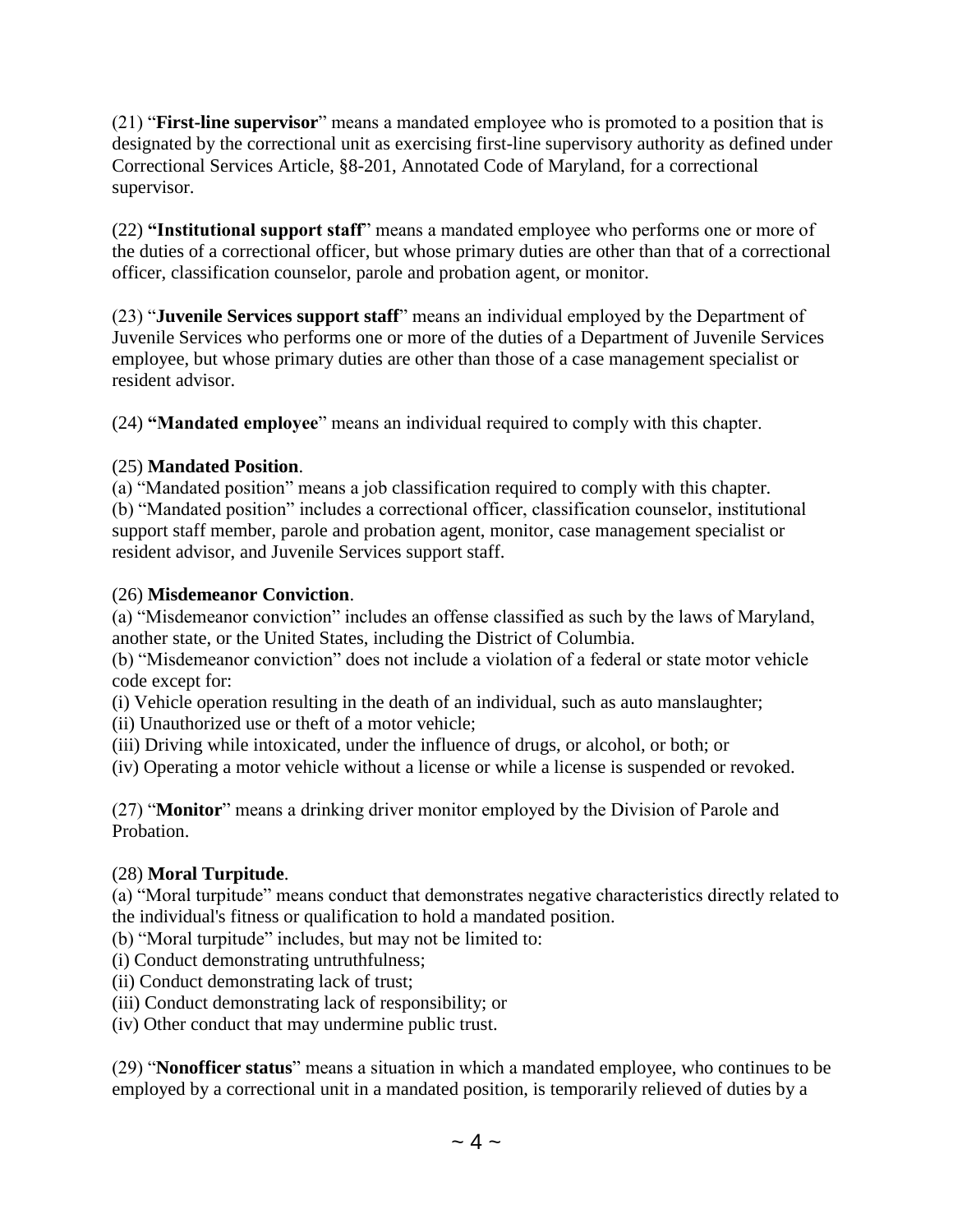correctional unit, without any effect on the mandated employee's Commission certification or eligibility for Commission certification or recertification:

(a) For medical or administrative reasons that prevent the mandated employee from completing Commission-required training; or

(b) For the purpose of suspending Commission-required training.

(30) "**Offense involving violence**" means an offense where the applicant was convicted of a crime involving the application of force or physical violence, the attempt to commit such a crime, or any assault.

(31) "**Parole and probation agent**" means a Division of Parole and Probation employee who provides case management, supervision, and other programming services to individuals under the supervision of the Division of Parole and Probation.

(32) "**Probationary period**" has the meaning stated in Correctional Services Article, §8-209(b), Annotated Code of Maryland for probationary appointment.

(33) "**Provisional appointment**" has the meaning stated in Correctional Services Article, §8- 209, Annotated Code of Maryland.

(34) "**Resident advisor (RA)"** means a Department of Juvenile Services employee who provides custodial services to juveniles under the supervision of the Department of Juvenile Services.

(35) "**Training director**" means the director of an academy, school, or training unit, or a designee, authorized to act for the agency head in training matters.

#### **12.10.01.02 .02 Processing and Reporting Employment Status.**

A. Completion of the Application for Certification (AFC).

(1) An agency head shall complete an AFC for a correctional officer, classification counselor, institutional support staff, monitor, parole and probation agent, or Department of Juvenile Services employee to apply for certification to a mandated position.

(2) An agency head is responsible for:

(a) Accurately completing the AFC; and

- (b) Submitting the AFC to the Commission.
- (3) An agency head shall:
- (a) Sign the AFC certifying that Commission selection standards have been met; and
- (b) Include the date the individual completed the certification requirements.

(4) False or misrepresented information on the AFC is a basis for rejection or revocation of certification by the Commission and may be the basis for administrative or legal action.

B. Filing the AFC.

(1) An agency head shall submit the AFC to the Commission within 1 year after the individual has met each applicable selection standard under Regulation .04 or .08 of this chapter.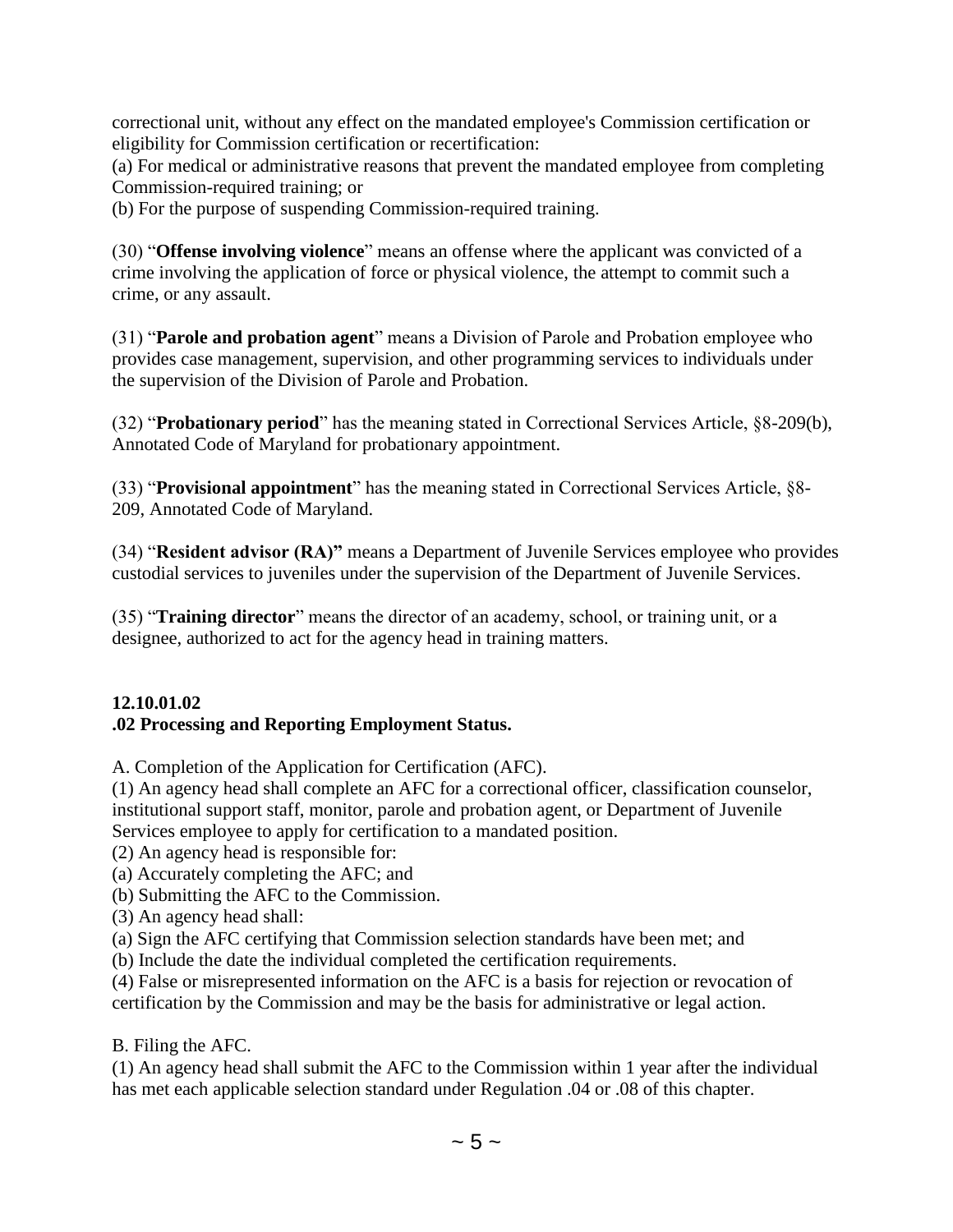(2) The Commission:

(a) Shall issue a provisional appointment for the individual in the mandated position after receipt of a properly completed AFC indicating:

(i) The individual has met each applicable Commission selection standard under Regulation .04 or .08 of this chapter; and

(ii) Each applicable Commission selection standard was met within 1 year before the AFC was submitted to the Commission; or

(b) May certify the individual in the mandated position after receipt of a properly completed AFC indicating completion of the requirements under §B(2)(a) of this regulation and mandated employee entrance-level training requirements under Regulation .09 of this chapter.

(3) An individual for whom an agency head has submitted an AFC in a mandated position may not legally exercise the duties of a mandated position until the individual receives a provisional certification from, or is certified by the Commission.

C. Notification of Change in Employment or Certification Status.

(1) An agency head shall notify the Commission in writing when a mandated employee:

(a) Is separated from employment in a mandated position by death, retirement, dismissal, or resignation;

(b) Is transferred to a different type of mandated position within the correctional unit;

(c) Changes a legal name;

(d) Is promoted to a first-line supervisor;

(e) Is promoted to a first-line administrator; or

(f) Is placed on nonofficer status for more than 30 days when that status prevents the mandated employee from meeting the Commission's training requirements.

(2) An agency head shall report a change in a mandated employee's employment status under this section within 30 days of the change in a format or on a form approved by the Commission.

(3) An agency head shall include in the notification required under  $\S C(1)$  of this regulation:

(a) The mandated employee's name and Commission-assigned identification number;

(b) The date of the action;

(c) A statement indicating the change in status; and

(d) In a case of separation from employment with a correctional unit or from a mandated position or placement on nonofficer status, information indicating whether at the time of the separation or placement on nonofficer status the mandated employee was under:

(i) Criminal or administrative investigation;

(ii) Indictment;

(iii) Formal charges;

(iv) Suspension; or

(v) Other similar action.

(4) Criminal Charges.

(a) An agency head shall notify the Commission when a mandated employee:

(i) Is convicted of a felony;

(ii) Is convicted of a misdemeanor punishable by imprisonment for 1 year or more;

(iii) Serves a term of incarceration for a conviction of a misdemeanor offense;

(iv) Serves a term of incarceration as a condition of probation for a felony or misdemeanor criminal offense; or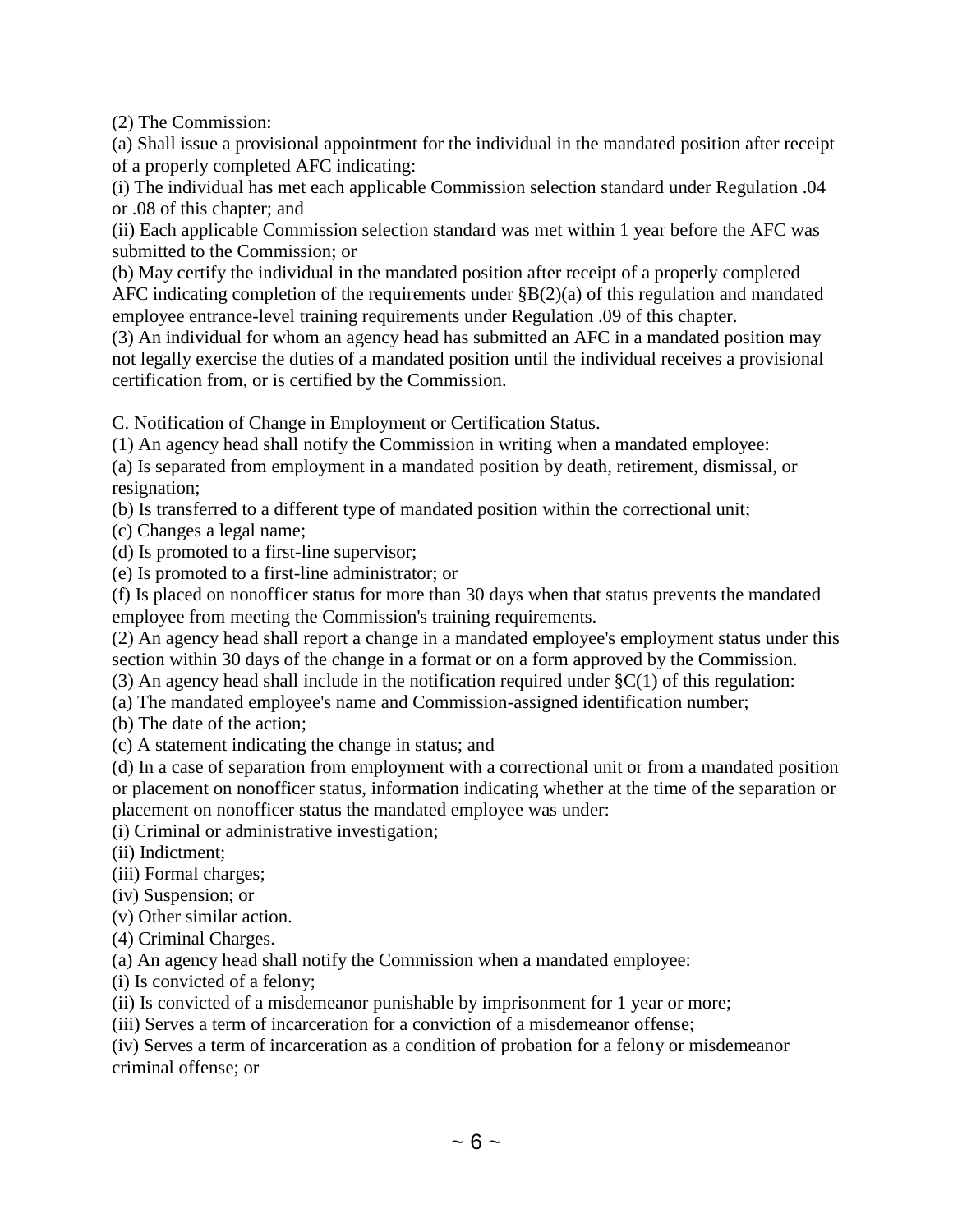(v) Is separated from employment with a correctional unit or from a mandated position while criminal charges filed against the employee were pending and any pending charge was a felony or misdemeanor punishable by imprisonment for 1 year or more.

(b) An agency head shall include in the notification required under  $\S C(4)(a)$  of this regulation information concerning the conviction, term of incarceration, or allegations being reported.

(c) An agency head shall submit the notification under  $\zeta(4)(a)$  of this regulation to the

Commission in a format or on a form approved by the Commission within 10 days of the date: (i) A conviction under  $\zeta C(4)(a)(i)$ , (ii), or (iv) of this regulation became known to the agency head;

(ii) The mandated employee is separated from employment with a correctional unit or a mandated position; or

(iii) A mandated employee is placed on nonofficer status because the individual has been charged with a crime under  $\zeta$ C(4)(a)(i) or (ii) of this regulation.

(5) An agency head shall make the notification required under  $\zeta C(4)(a)$  of this regulation regardless of the outcome of administrative plea negotiation.

(6) Audit and Records.

(a) The Commission has the legal authority to audit records of reporting requirements, selection standards and training provided according to this chapter.

(b) A correctional unit or academy shall retain records of an individual's:

(i) Training for a minimum of 3 years from the date the individual completed the training; and (ii) Selection standards for a minimum of 5 years from the date an application for certification or recertification is submitted on behalf of the individual.

## **12.10.01.03 .03 Provisional Appointment.**

A. The Commission may grant a provisional appointment to a mandated employee after the individual meets the applicable selection standards under Regulation .04 or .08 of this chapter.

B. An individual may not:

(1) Perform the duties of a mandated position unless the individual has met the applicable selection standards under Regulation .04 or .08 of this chapter; or

(2) Be authorized to carry or use a firearm unless the individual has successfully completed firearms training and qualification requirements under COMAR 12.10.04.

C. An individual may not perform the duties of a mandated position under a provisional appointment beyond the individual's probationary period.

D. An individual with a Commission provisional appointment to a mandated position classified as a correctional officer, classification counselor, institutional support staff, parole and probation agent, monitor, case management specialist, resident advisor, or Juvenile Services support staff who changes from the original position to another of these positions shall receive a new provisional appointment in the new mandated position to provide the opportunity to obtain applicable training for the new mandated position required under Regulation .09 of this chapter.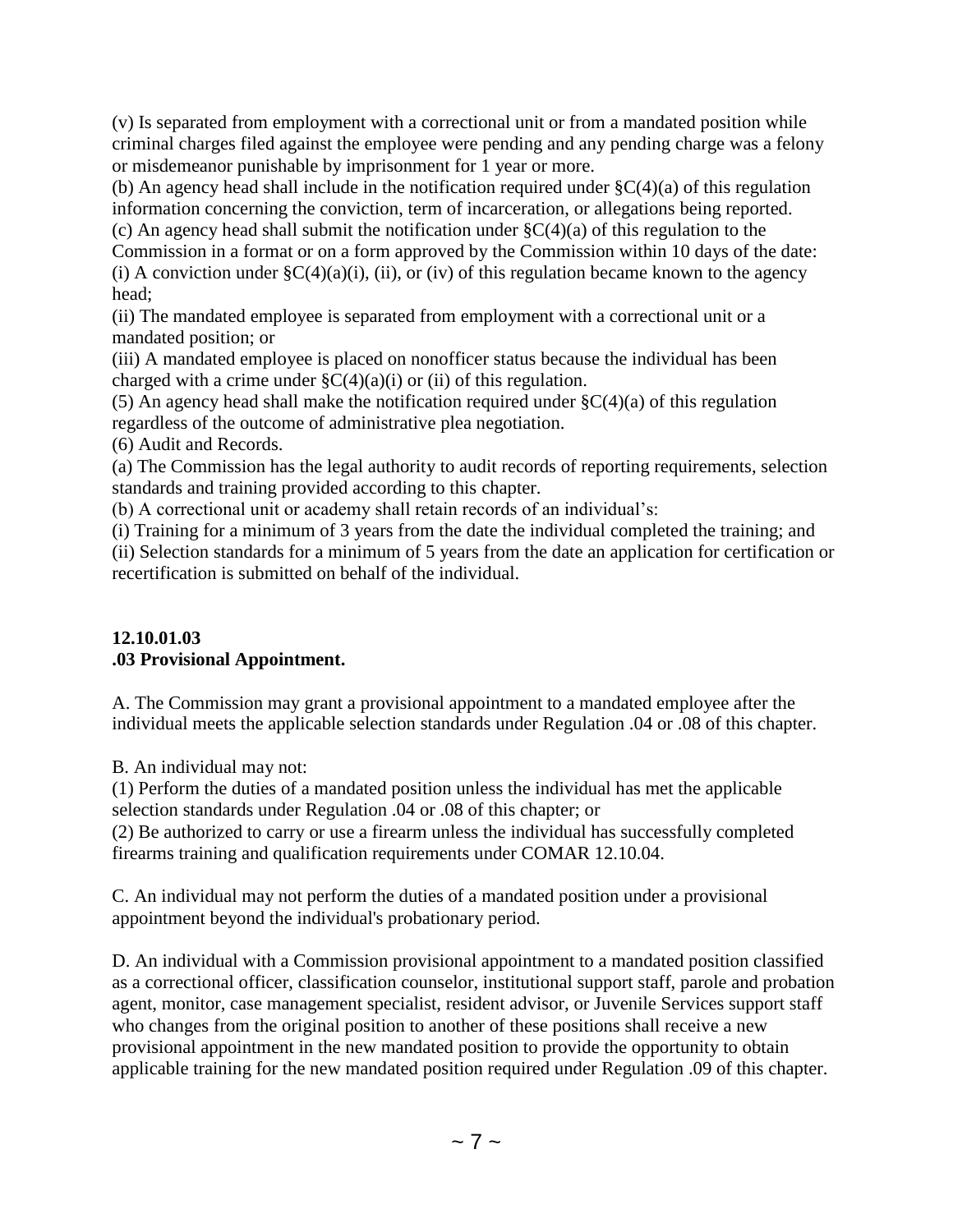E. A provisional appointment is valid until:

(1) 365 cumulative days have elapsed from the initial date of the provisional appointment;

(2) It is determined that the applicable selection standards have not been met;

(3) The individual has been certified; or

(4) The individual's employment in a mandated position is terminated.

F. A provisional appointment to a mandated position under this regulation may be made for a formerly certified mandated employee who:

(1) Has not been in a mandated position with a correctional unit for over 3 years; and

(2) Meets the appropriate selection standards under Regulation .04 of this chapter.

G. Probationary Period.

(1) After an individual has met the applicable selection standards under Regulation .04 or .08 of this chapter and received a provisional appointment, the Commission shall grant a probationary period of up to 365 days to the mandated employee to perform mandated employee duties while awaiting the opportunity to complete the entrance-level training required under Regulation .09 of this chapter.

(2) The probationary period begins on the first day of the Commission provisional appointment. (3) The 365-day period is cumulative and may not be lengthened by multiple employments in the same mandated position by different correctional units or periodic employment with the same correctional unit.

(4) If an individual transfers as a new employee in the same mandated position from one correctional unit to another correctional unit before successfully completing the required entrance-level training, the probationary period continues from the date of the first provisional appointment, less any time the individual is not employed in the same mandated position by a correctional unit.

(5) A Commission probationary period for a mandated position under this chapter does not prohibit a correctional unit from imposing a probationary period that may:

(a) Exceed that established by the Commission; or

(b) Be in addition to that imposed by the Commission.

#### **12.10.01.04 .04 Selection Standards for Appointment to a Mandated Position and Documentation Requirements.**

A. Age. An applicant shall be 18 years old or older:

(1) On the date of provisional appointment; or

(2) To begin entrance-level training for a mandated position.

B. Citizenship.

- (1) An applicant shall:
- (a) Be a United States citizen or a resident alien; and

(b) Submit proof of citizenship or resident alien status to the hiring correctional unit.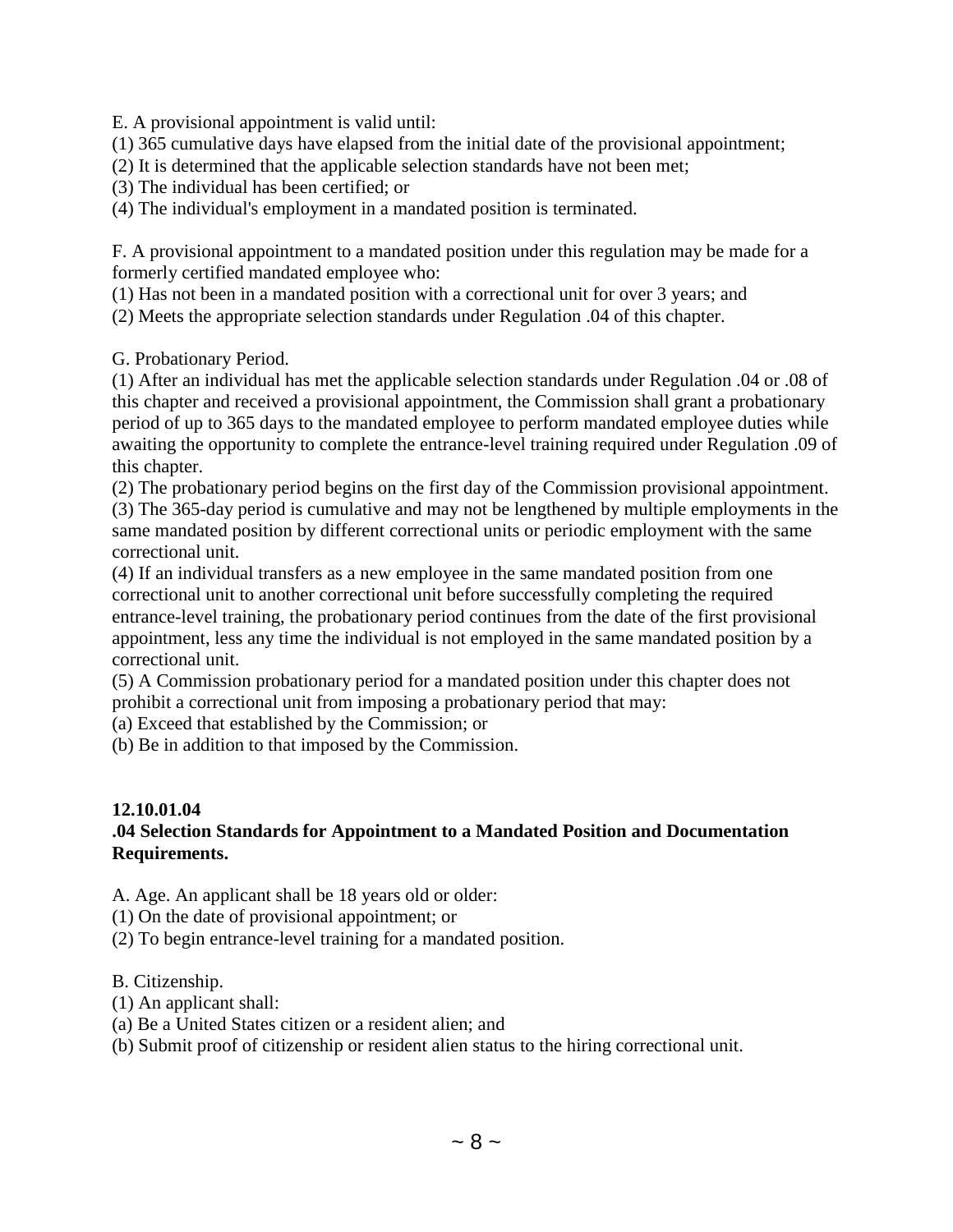(2) If the applicant is a resident alien, an agency head shall submit a copy of the applicant's identification card or other official documentation issued by Immigration and Customs Enforcement of the United States Department of Homeland Security with the AFC.

C. Education Requirements.

(1) Correctional Officer, Monitor, or Resident Advisor.

(a) An applicant for a mandated position classified as a correctional officer, monitor, or resident advisor shall possess a:

(i) High school diploma issued by a high school or recognized by the State Board of Education; or

(ii) General Educational Development (GED) certificate or diploma issued by another state or recognized by the State Board of Education.

(b) An agency head may accept a baccalaureate degree from an accredited college or university recognized by the Maryland Higher Education Commission in place of the high school diploma required under  $\zeta(1)(a)$  of this regulation.

(c) In the absence of a copy of a diploma, an agency head may accept a certified transcript indicating that an individual successfully completed the requirements for graduation from a high school or college under  $\S C(1)$  of this regulation.

(d) If an applicant required to submit proof of education under  $\S C(1)(a)$  of this regulation received a General Educational Development (GED) certificate or diploma outside Maryland or while in the military service and no certificate or diploma was issued, an agency head may accept a copy of the GED test scores that meet requirements established by the State Board of Education.

(2) Classification Counselor or Parole and Probation Agent. An applicant for a mandated position classified as a classification counselor or parole and probation agent shall possess a baccalaureate degree from an accredited college or university recognized by the Maryland Higher Education Commission.

(3) Institutional Support Staff. An agency head shall establish the educational requirements for a mandated position classified as institutional support staff.

(4) Case Management Specialist (CMS). An applicant for a mandated position classified as a case management specialist shall possess at least:

(a) A baccalaureate degree from an accredited college or university recognized by the Maryland Higher Education Commission; or

(b) An associate of arts degree from an accredited college or university recognized by the Maryland Higher Education Commission and a minimum of 2 years experience providing direct service to delinquent, emotionally disturbed, socially maladjusted, victimized, or exceptional children.

(5) Juvenile Services Support Staff. The Department of Juvenile Services shall establish the educational requirements for a mandated position classified as juvenile services support staff. (6) Documenting and Reporting Education Requirements.

(a) An agency head shall maintain a copy of an appropriate diploma or other acceptable documentation submitted by the applicant demonstrating that the applicant meets the education requirements for a mandated position under §C of this regulation.

(b) An agency head shall include information indicating that the applicant for employment in a mandated position meets the education requirements under §C of this regulation on the AFC form.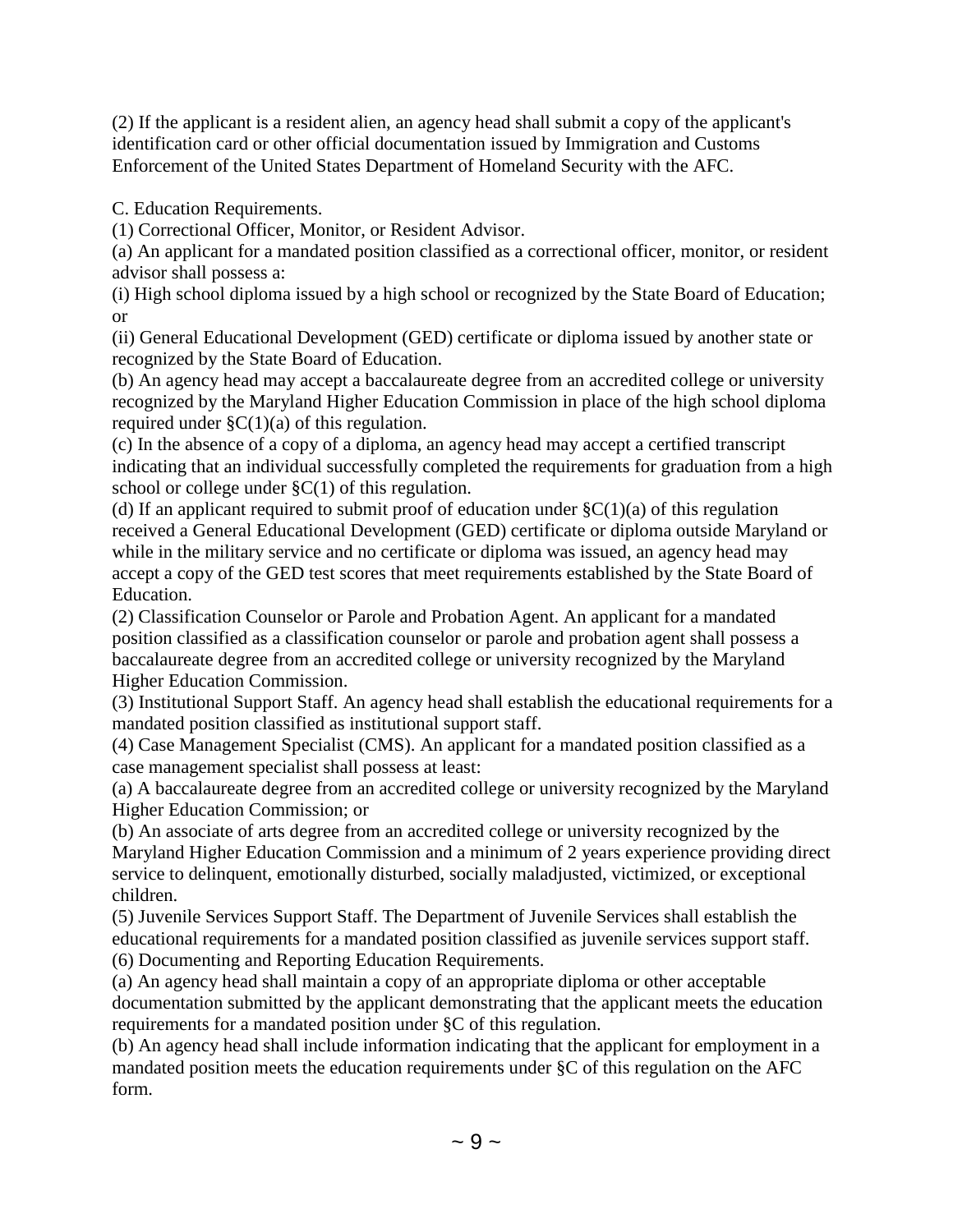D. Background Investigation and Criminal History Record Check.

(1) An agency head, or a designee, shall perform a background investigation and criminal history record check of an applicant for a mandated position.

(2) An agency head, or a designee, shall include in the criminal history record check a fingerprint check as required under Regulation .05 of this chapter.

E. Physical and Mental Health Examinations.

(1) Physical Examinations.

(a) An agency head shall:

(i) Require that an applicant is examined by a licensed, trained, and qualified medical health care professional; and

(ii) Receive a positive recommendation from the medical health care professional.

(b) To be eligible for certification in a mandated position, the medical health care professional's recommendation shall indicate that the applicant is physically able to:

(i) Perform duties of the mandated position for which the applicant is applying as determined by a correctional unit;

(ii) Participate in the entrance-level training required by the Commission for the mandated position for which the individual is applying; and

(iii) Participate in training required by the correctional unit.

(2) Mental Health Examination.

(a) An agency head shall:

(i) Require that an applicant is examined by a licensed, trained, and qualified mental health care professional; and

(ii) Receive a positive recommendation from the mental health care professional.

(b) To be eligible for certification in a mandated position, the mental health care professional's recommendation shall indicate that the applicant is:

(i) Emotionally and mentally fit; and

(ii) Able to perform duties of the mandated position for which the applicant is applying as determined by a correctional unit.

(3) Certification of Medical and Mental Health Examination Results.

(a) An agency head shall provide the following information concerning an applicant's medical and mental health examination with the AFC:

(i) The names of the licensed medical and mental health care professionals performing the examinations; and

(ii) The date the medical and mental health examinations were performed.

(b) An agency head shall retain and maintain documentation concerning an applicant's medical and mental health examinations according to statutory and regulatory requirements.

F. Oral Interview.

(1) An agency head, or a designee, shall:

(a) Require that an applicant for a mandated position participates in an oral interview to assess the applicant's ability to communicate; and

(b) Include the name of the individual conducting the oral interview and the date of the interview on the AFC.

(2) An agency head, or a designee, shall maintain a record of the interview.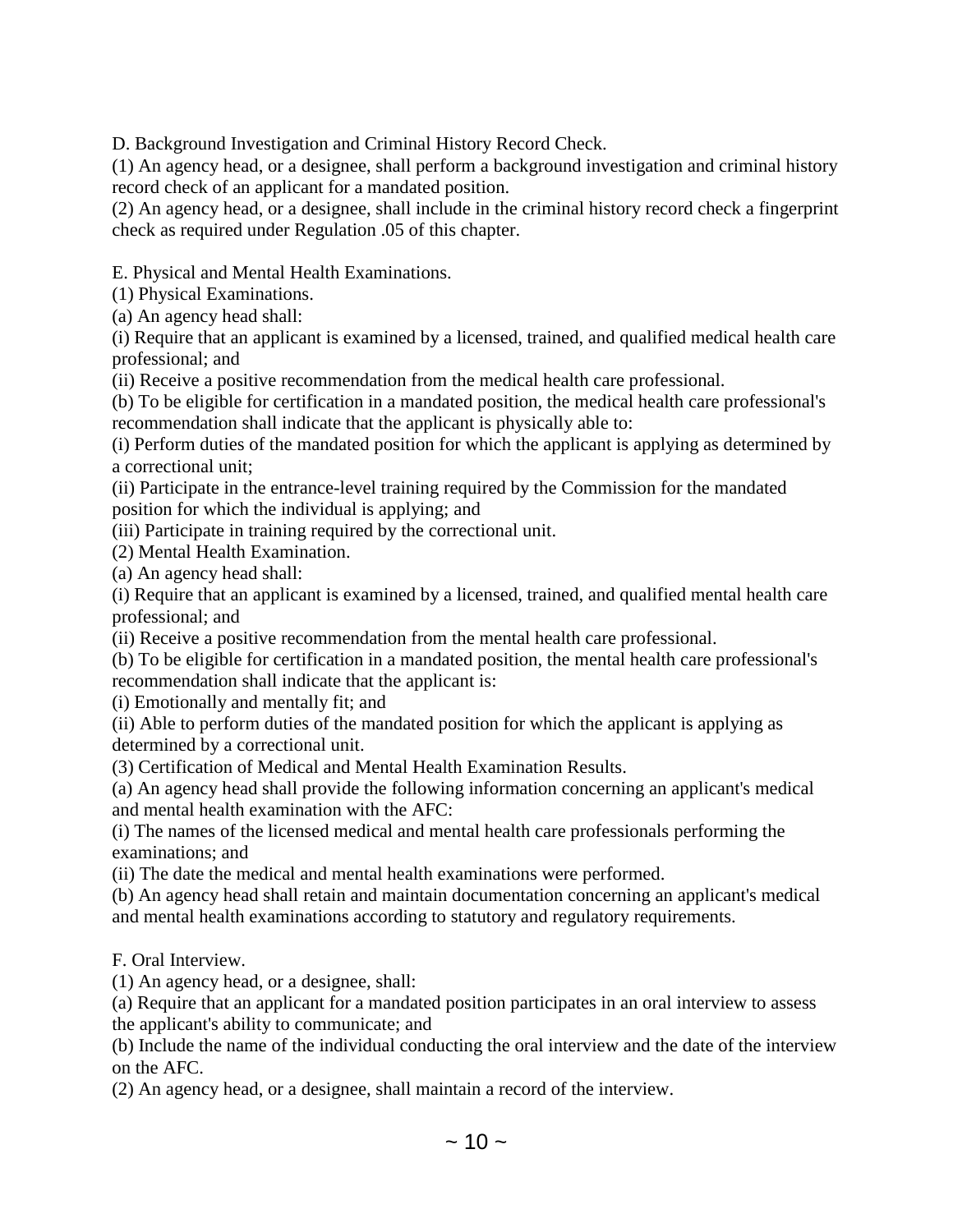G. Drug Screening.

(1) An agency head shall require that an applicant for a mandated position submits to a drug screening to test for controlled dangerous substances, narcotic drugs, and marijuana according to Regulation .21 of this chapter.

(2) The agency head, or a designee, shall maintain a record of the drug screening test results and include the drug screen test results on the AFC.

(3) If the drug screening test results exceed the levels specified under Regulation .21of this chapter, the Commission may not certify the individual in the mandated position, unless the positive drug screening test for a controlled dangerous substance, narcotic drug, or marijuana is determined to be the result of a legitimate ingestion or exposure as provided under Regulation .21 of this chapter.

H. This regulation does not prohibit an agency head from establishing more restrictive standards than Commission standards for certifying an individual in a mandated position.

I. An agency head may submit a request for a waiver of the minimum standards under this regulation according to requirements under Regulation .19 of this chapter.

#### **12.10.01.05 .05 Background Investigation and Criminal History Record Checks.**

A. Background Investigation.

(1) An agency head or agency authorized under §A(7) of this regulation shall perform a background investigation to determine if an applicant:

(a) Is of good moral character and reputation;

(b) Is emotionally stable;

(c) Displays the suitable behavior necessary to perform the duties of the mandated position; and

(d) Has, at any time, been a member of a criminal gang.

(2) An agency head shall ensure that a background investigation includes:

(a) A check of military records, when applicable, including obtaining a complete copy of discharge documents;

(b) A report from a credit agency regarding current and past credit history;

(c) Examination of school records or interviews with school officials if the applicant attended a school within the last 5 years;

(d) Interviews of:

(i) Personal references;

(ii) Neighbors within the last 5 years;

(iii) Current and past employers within the last 5 years; and

(iv) Coworkers within the past 5 years;

(e) An investigation for prior use of controlled dangerous substances, narcotic drugs, and marijuana as specified under Regulation .22 of this chapter; and

(f) A search for information related to an applicant that is reported by the following criminal gang database systems:

(i) GangNet;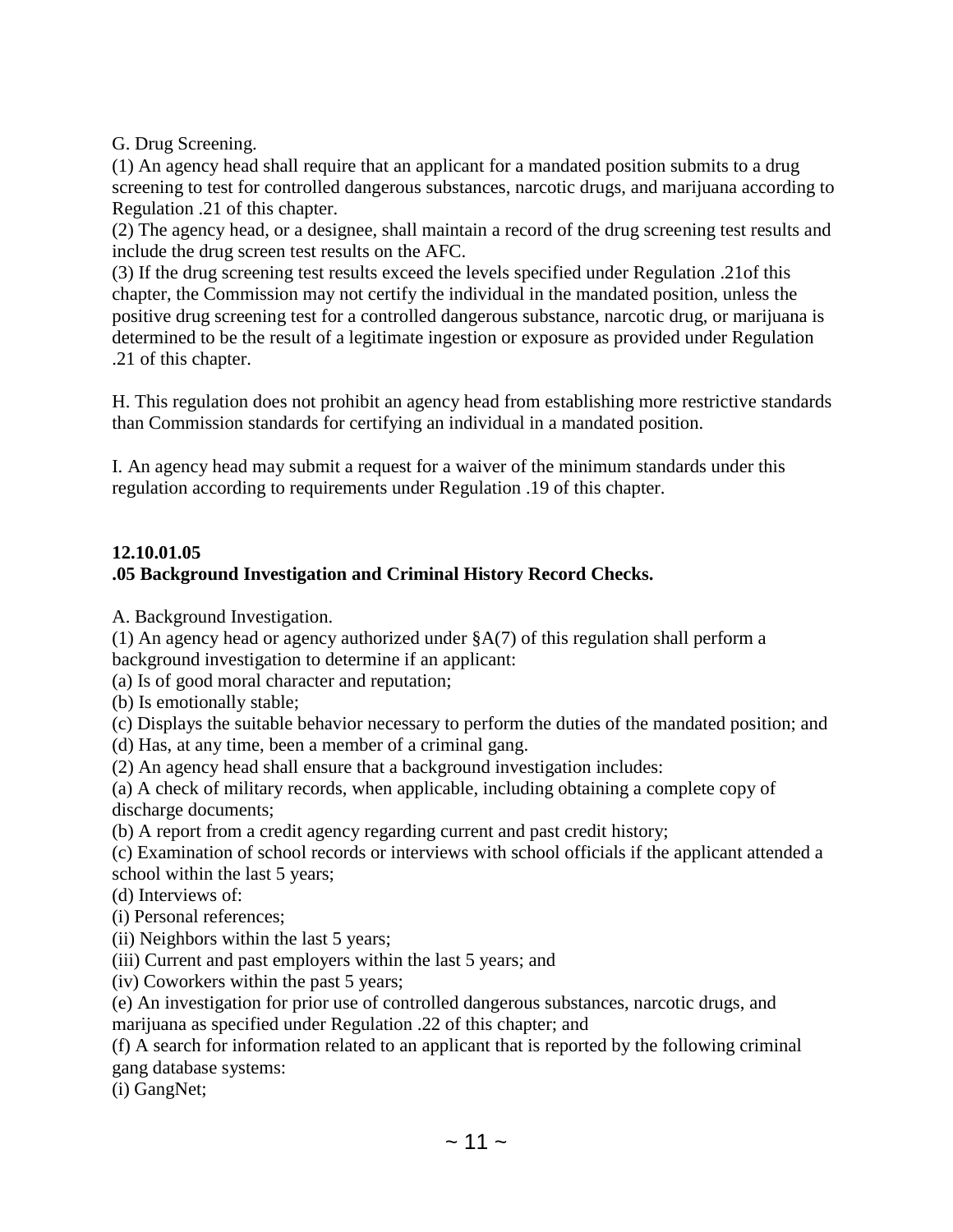(ii) RISSNET; or

(iii) Other criminal gang database systems approved by the Commission.

(3) An agency head shall use a background investigation to determine whether:

(a) Information concerning the applicant's citizenship, mental and emotional fitness, and other information is accurate;

(b) The applicant is capable of performing duties of the mandated position; and

(c) The applicant meets the Commission's requirements for the mandated position.

(4) Interviews may be conducted:

(a) In person;

(b) By telephone;

(c) By using a correctional unit form or questionnaire that the interviewer or individual interviewed is required to complete; or

(d) By other lawful methods designed to elicit useful information from a person concerning the applicant.

(5) Personal Interview.

(a) The Commission considers a personal interview appropriate when the individual to be interviewed is within 50 miles of the correctional unit.

(b) Interviews with personal references and others not residing in Maryland may be conducted by correspondence or telephone.

(6) Out-of-State Applicant.

(a) If an applicant has resided or been employed in another state, an agency head:

(i) May permit the background investigation to be performed by a law enforcement agency or a legitimate private background investigation agency in the area where the applicant lived or worked outside of the State; and

(ii) Shall ensure that a search for information related to an applicant is conducted using a reliable criminal gang database system in the state where the applicant resided or was employed.

(b) If an applicant was employed in a mandated position for the federal government or another state, an agency head shall include the following information on the AFC:

(i) The name of the federal or state organization employing the applicant in a mandated position; and

(ii) Information received from the previous out-of-State federal or state employer concerning the applicant.

(7) Investigations By Other Agencies. The hiring agency head may conduct the Commission-

required background investigation or may authorize another individual, office, or agency to conduct the Commission-required background investigation.

(8) An agency head, or a designee, submitting an AFC for an applicant shall:

(a) Maintain a record of the applicant's background investigation; and

(b) Include the result of the background investigation on the AFC.

(9) Derogatory Information.

(a) If derogatory information is discovered during the background investigation, an agency head shall submit details with the AFC.

(b) The Commission may refuse to certify an applicant in a mandated position based upon derogatory information.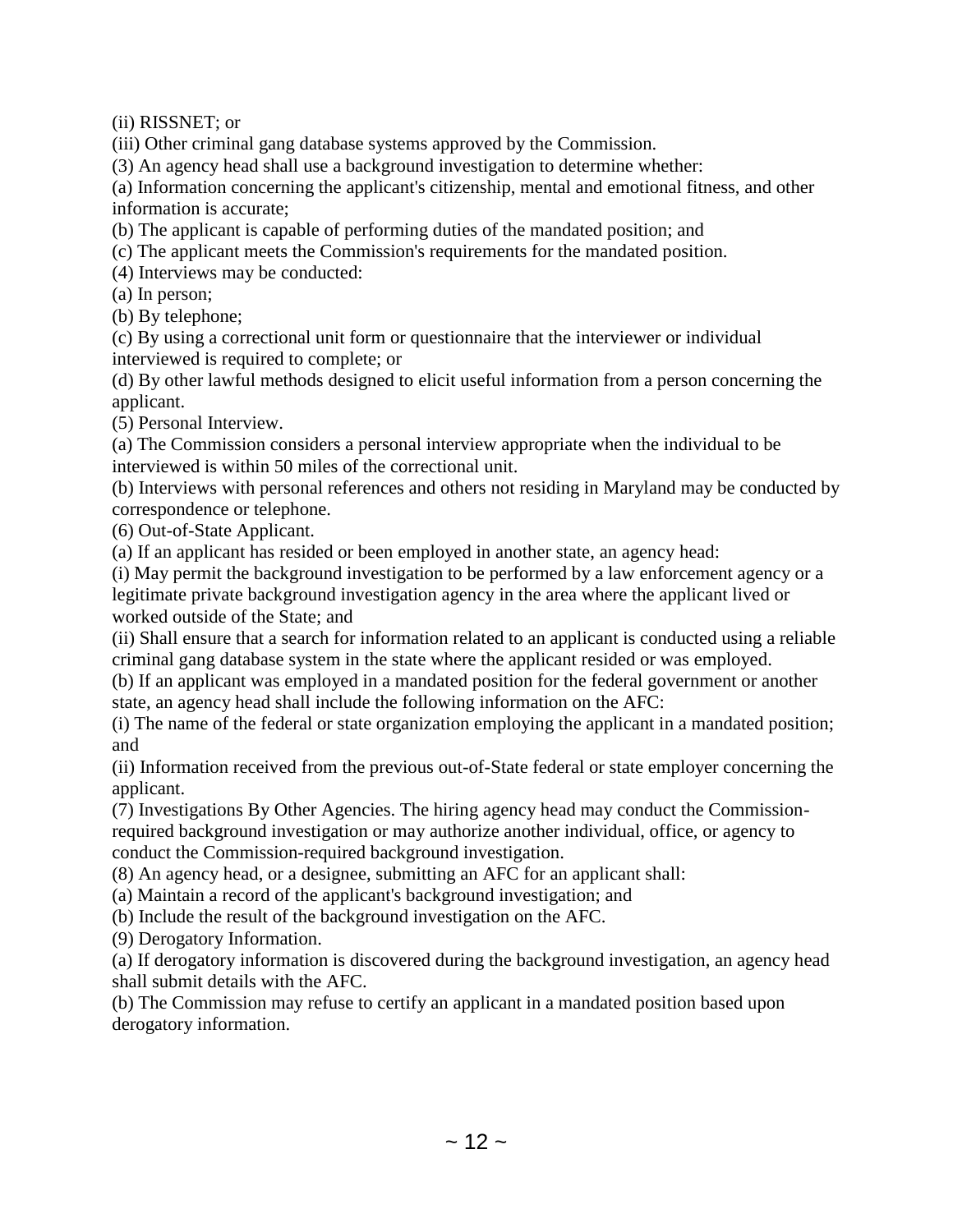B. Criminal History Record Checks and Fingerprints.

(1) An agency head submitting an AFC for an applicant to be certified as a correctional officer or Department of Juvenile Services employee shall require that the applicant:

(a) Be fingerprinted; and

(b) Apply to the Criminal Justice Information System Central Repository of the Department of

Public Safety and Correctional Services for a State and national criminal history records check.

(2) An applicant applying for a criminal history records check under this section shall request the results of the criminal history records check be provided to the:

(a) Applicant;

(b) Commission; and

(c) Agency submitting the AFC for the applicant.

(3) Record of Criminal Conviction.

(a) The Commission shall include with the Commission's records for the applicant's AFC results of the criminal history records check that reveal an applicant has:

(i) Been convicted or otherwise found guilty of a felony;

(ii) Been convicted or otherwise found guilty of a misdemeanor for which a sentence of imprisonment of 1 year or more may be imposed;

(iii) Served a term of incarceration for a conviction of a misdemeanor offense; or

(iv) Served a term of incarceration as a condition of probation for a felony or misdemeanor criminal offense.

(b) The Commission may not certify an applicant in a mandated position if the applicant has a conviction for an offense under Regulation .20 of this chapter.

(4) The Commission shall notify the applicant that the applicant may contest the contents of the criminal history records check results as provided under Criminal Procedure Article, Title 10, Annotated Code of Maryland.

(5) The Commission may refuse to certify the applicant based on derogatory information resulting from the criminal history records check or other verified reliable source.

## **12.10.01.06**

## **.06 Certification of a Mandated Employee.**

A. Mandated Employee Certification Requirements. The Commission shall certify an individual for appointment to a mandated position after the individual:

(1) Meets selection standards established under Regulation .04 of this chapter;

(2) Successfully completes training for that position under Regulation .09 of this chapter; and

(3) Successfully completes a field training program under Regulation .23 of this chapter.

B. Mandated Employee Period of Certification.

(1) The Commission shall determine the period of certification for a mandated employee.

(2) A mandated employee's certification is valid for the period determined by the Commission or until the employee:

(a) Is separated from employment;

(b) Does not meet the Commission's standards;

(c) Is transferred from a mandated position to a nonmandated position; or

(d) Is transferred from one mandated position to another mandated position with different selection or training requirements that the individual has not met.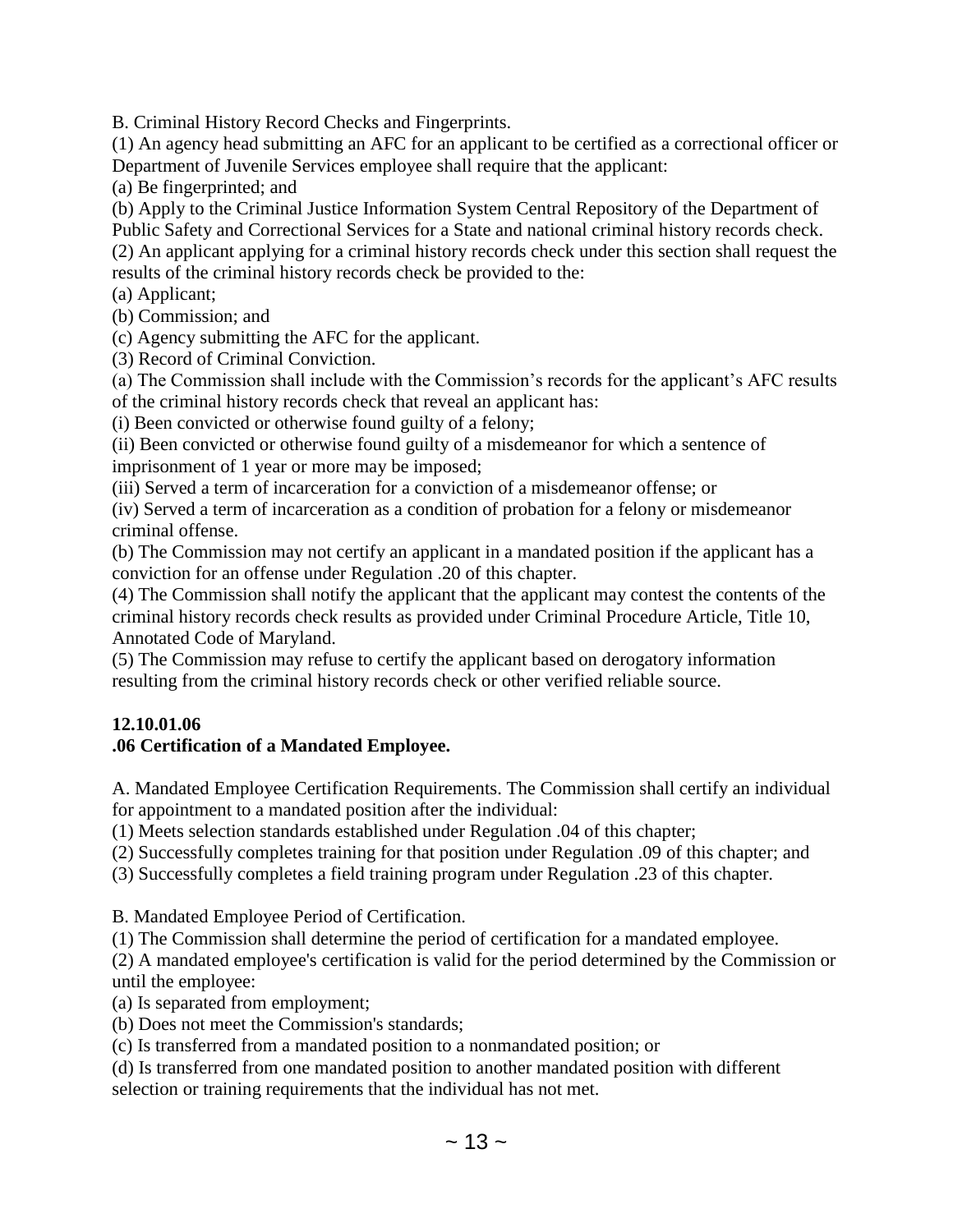C. Mandated Employee Certification—Renewal.

(1) The Commission shall establish a schedule for renewing mandated employee certification.

(2) The Commission shall renew a mandated employee's certification if the individual meets the Commission's annual training requirements under Regulation .16 of this chapter.

(3) If a mandated employee is not eligible for certification renewal under  $\S C(2)$  of this regulation, at least 30 days before the end of the current certification the Commission shall: (a) Notify the mandated employee's agency head of the date that the current mandated employee's certification will end; and

(b) Request the agency head to supply information that may affect the mandated employee's eligibility for certification renewal.

(4) If notified under the provisions of  $\zeta(3)(a)$  of this regulation, the agency head shall notify the affected mandated employee of the date the certification ends before the date the employee's certification ends.

D. Mandated Employee Certification—Lapse.

(1) A mandated employee's certification lapses on the date recorded on the certification card if it has not been renewed under §C of this regulation.

(2) An agency head may not permit a mandated employee to perform the duties of a mandated position if the mandated employee's certification has lapsed.

(3) If the mandated employee's certification has lapsed because the mandated employee did not meet the Commission's annual training standards, the mandated employee may request a hearing before the Commission to show that the mandated employee was not at fault and that:

(a) The employer did not provide the mandated employee with the required training; or

(b) The mandated employee's duty assignment prevented the individual from attending or completing the required training.

(4) If a hearing is requested under §D(3) of this regulation, the Commission shall conduct the hearing according to procedures under State Government Article, Title 10, Subtitle 2, Annotated Code of Maryland.

(5) If a hearing is conducted and the Commission determines that the mandated employee was not at fault because a condition under §D(3)(a) or (b) exists:

(a) The Commission shall extend certification to provide the opportunity for the mandated employee and the employer to meet the Commission's training requirements;

(b) The agency head shall continue to employ the mandated employee at the employee's established pay rate, regardless of the duties assigned, pending completion of required training; and

(c) The Commission may order the employer to pay all reasonable hearing costs.

E. Mandated Employee Recertification. The Commission shall recertify an individual formerly certified as a mandated employee in Maryland after the individual meets the applicable selection and training standards under Regulation .07 of this chapter.

F. Certification Card.

(1) The Commission shall issue a certification card to an individual who has met the

Commission's certification requirements for a mandated position.

(2) The Commission shall determine the format and contents of the certification card.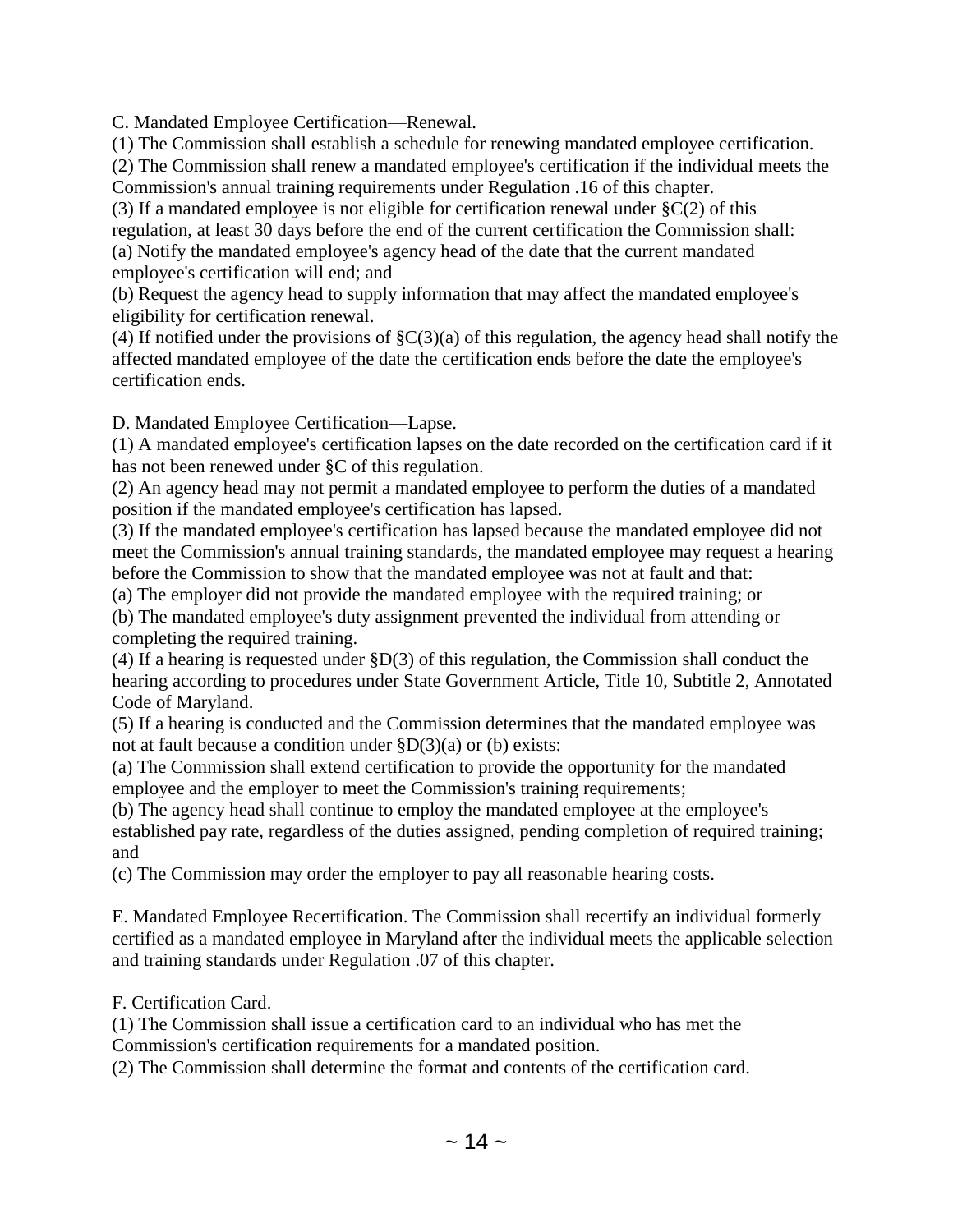(3) The certification card indicates that the individual is authorized to perform the duties of the mandated position.

(4) The mandated employee's agency head:

(a) Is responsible for the cost of replacing an issued, current certification card; and

(b) May require a mandated employee to reimburse the agency for the cost of replacement.

(5) A mandated employee shall, to the extent possible, possess a valid certification card while the mandated employee is on duty.

(6) A certification card issued by the Commission:

(a) Lapses at midnight on the date printed on the card;

(b) Remains the property of the Commission; and

(c) Shall be returned, by an agency head, to the Commission when an individual is no longer employed as a mandated employee.

(7) An agency head shall return a mandated employee's certification card, removed from the individual under §F(6)(c) of this regulation, to the Commission within 30 working days of the date the individual is no longer employed as a mandated employee.

(8) An agency head shall retain the certification card of a mandated employee on nonofficer status until the individual:

(a) Returns to active duty; or

(b) Is no longer employed in a mandated position.

G. Department of Juvenile Services Contractor Employee Selection, Training Standards, and Certification Requirements.

(1) An employee of a nonprofit or for-profit organization (contractor) under contract with the Department of Juvenile Services performing duties equivalent to those performed by a Department of Juvenile Services employee in a mandated position shall meet the same selection and training standards and certification requirements as the Department of Juvenile Services mandated employee.

(2) If the contractor under  $\S G(1)$  of this regulation changes or the Department of Juvenile Services assumes responsibility for the services previously provided by a contractor, mandated employee certification for a contractual employee shall continue under a new contractor or the Department of Juvenile Services if the employee:

(a) Continues employment under the new contractor or the Department of Juvenile Services without a break in service that exceeds 30 days;

(b) Continues to perform the same duties and responsibilities of the mandated position for which the employee is certified;

(c) Under the new employer, continues to perform duties at a facility formerly under the authority of the previous contractor; and

(d) Continues to meet Commission training and certification requirements for the mandated position.

## **12.10.01.07**

## **.07 Recertification Requirements.**

A. The Commission may recertify an applicant in a mandated position if the applicant was previously certified in the same mandated position when: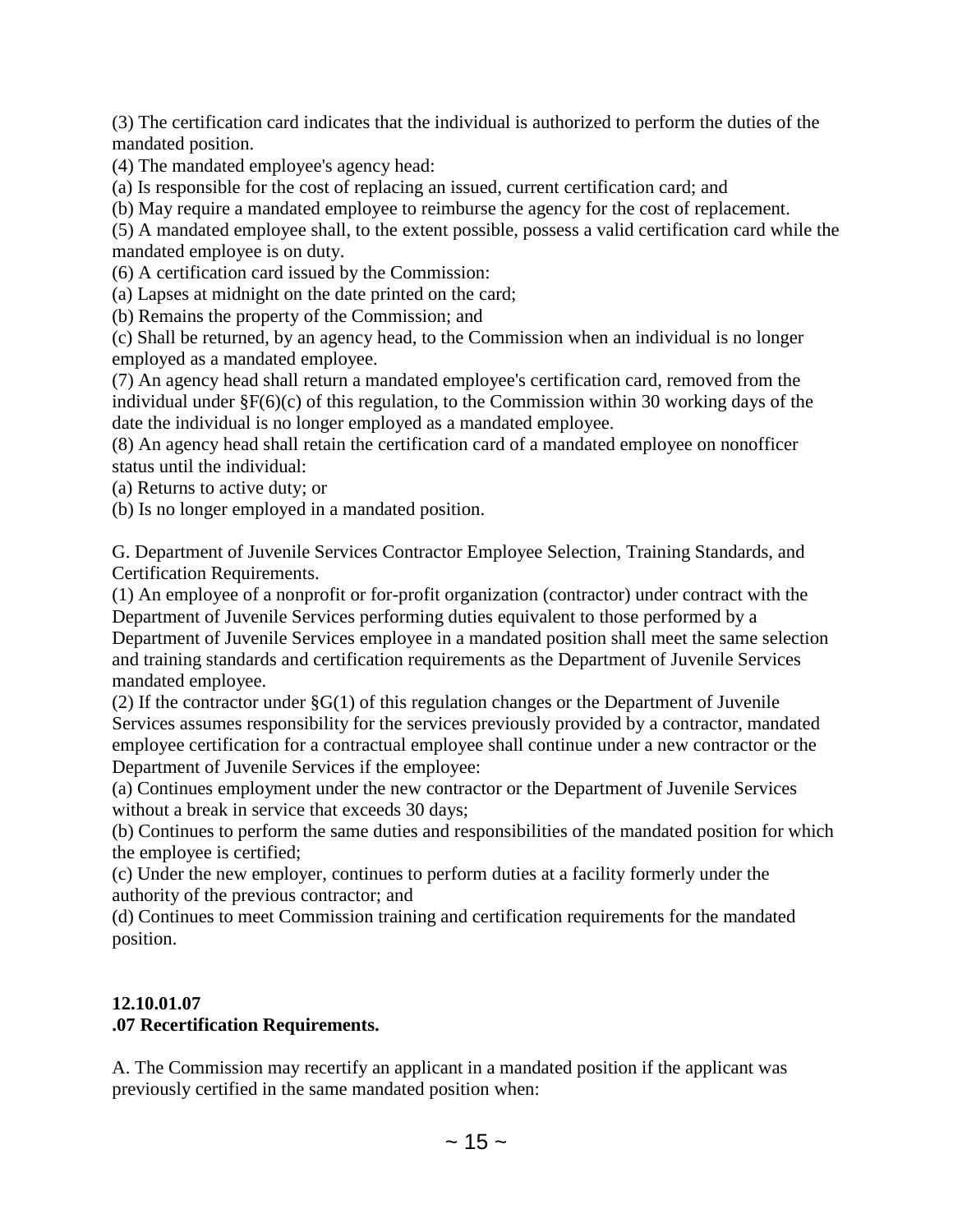(1) Hired by a second or successive correctional unit in the same mandated position within 3 years of termination from the previous correctional unit;

(2) The Commission receives a completed AFC for the individual; and

(3) The applicant meets applicable Commission-required:

(a) Recertification standards for the mandated position under Regulation .08 of this chapter; and

(b) Applicable training standards under §C or D of this regulation for the mandated position.

B. Recertification. The Commission may grant a provisional certification to an applicant who has received a previous provisional certification to a mandated position but was not certified by the Commission in that mandated position after the applicant met the recertification standards for the mandated position under Regulation .08 of this chapter.

C. Recertification to a Mandated Position Within 3 Years of Separation.

(1) The Commission may recertify an applicant previously certified by the Commission in a mandated position without requiring the applicant to meet Commission entrance-level training requirements under Regulation .09 of this chapter if the applicant:

(a) Has been separated from a correctional unit for less than 3 years;

(b) Receives a provisional certification at a new or the same correctional unit in the same mandated position;

(c) Meets Commission recertification standards under Regulation .08 of this chapter; and

(d) Meets Commission training requirements under §C(2) of this regulation.

(2) Training Requirements for Mandated Employee Recertification.

(a) In-Service Training.

(i) If an applicant has met the in-service training requirements for the current or previous calendar year, additional in-service training is not required for recertification in the same mandated position.

(ii) If an applicant has not met the in-service training requirements for the current or previous calendar year, the applicant shall successfully complete in-service training required under Regulation .16 of this chapter for the mandated position before recertification.

(b) Firearms Training and Qualification — Recertification Requirements.

(i) A mandated employee required to carry or use a firearm shall complete firearms training and qualification requirements under Regulation .16 of this chapter with each firearm that the individual is authorized to carry or use before the individual is permitted to carry or use the firearm.

(ii) An applicant is required to meet firearms training and qualification requirements under Regulation .16 of this chapter before recertification regardless of firearms training and qualifications completed at a previous correctional unit.

D. Recertification to a Mandated position After 3 Years of Separation.

(1) The Commission may recertify an applicant in a mandated position who has been separated from employment at a correctional unit in a mandated position for 3 years or more and the applicant is reemployed at the same or a new correctional unit after the applicant:

(a) Meets Commission recertification standards under Regulation .08 of this chapter; and

(b) Successfully completes:

(i) Entrance-level training under Regulation .09 of this chapter for the mandated position; and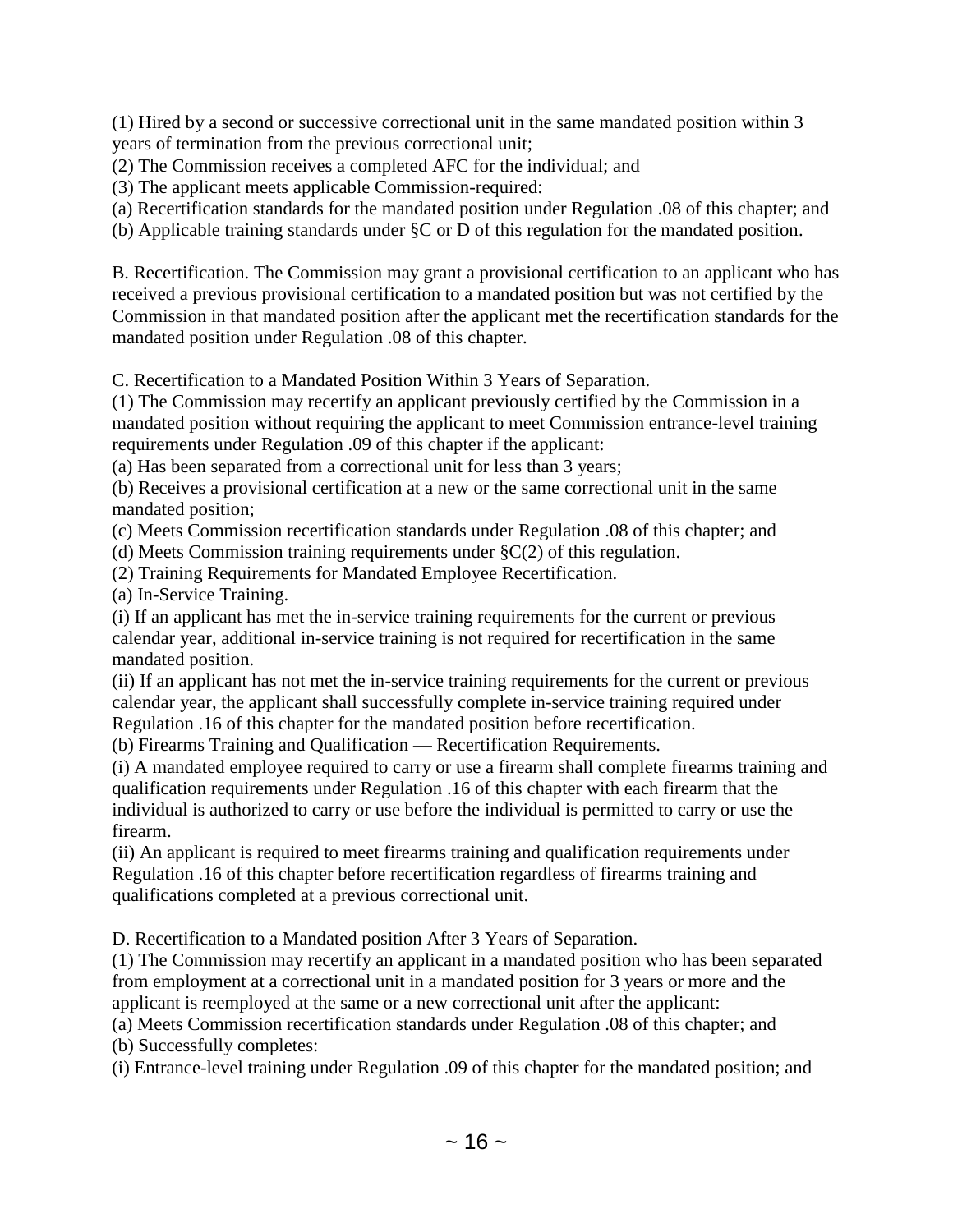(ii) If the applicant is required to carry or use a firearm, entrance-level firearms training and qualification for each firearm the applicant is required to carry or use according to requirements under COMAR 12.10.04.

(2) The Commission may grant an applicant under this regulation a new provisional certification under Regulation .03 of this chapter to provide an opportunity to complete the required training.

# **12.10.01.08 .08 Standards for Recertification.**

A. An applicant for recertification to a mandated position who previously received a provisional certification in a mandated position by the Commission shall meet the standards under this regulation for the mandated position that the applicant is seeking recertification to before the applicant may perform duties of the mandated position.

B. Information Required for a Recertification Applicant. An agency head, or a designee, submitting an AFC for recertification under this regulation shall require that the following are performed for the applicant:

(1) A criminal history record check and fingerprinting under Regulation .05 of this chapter;

(2) A drug screening under Regulation .21 of this chapter;

(3) A check with the applicant's previous correctional unit to:

(a) Determine the reason for separation;

(b) Ensure that the applicant left in good standing; and

(c) Assess past work performance;

(4) An investigation for the applicant's prior use of controlled dangerous substances, narcotic drugs, and marijuana according to requirements under Regulation .22 of this chapter;

(5) The physical and mental health examinations required under Regulation .04 of this chapter; and

(6) The background investigation review and assurances, or full background investigation, as required under §E of this regulation.

C. Required Additional Information for Certain Applicants. If an applicant for recertification has not been employed in a mandated position at a correctional unit for the last 90 days or more before filing an AFC for recertification, in addition to information required under §B of this regulation, the agency head, or a designee, shall conduct a modified background investigation for the period that the applicant was not employed in a mandated position at a correctional unit that includes obtaining information related to the applicant through:

(1) A check with each employer during the applicant's absence from mandated duties and responsibilities;

(2) A check with the applicant's coworkers during the applicant's absence from mandated duties and responsibilities; and

(3) Interviews of personal references and neighbors provided by the applicant for the most recent period of the applicant's absence from mandated duties and responsibilities.

D. An agency head, or a designee, shall:

(1) Complete an AFC to verify that applicable selection standards have been met; and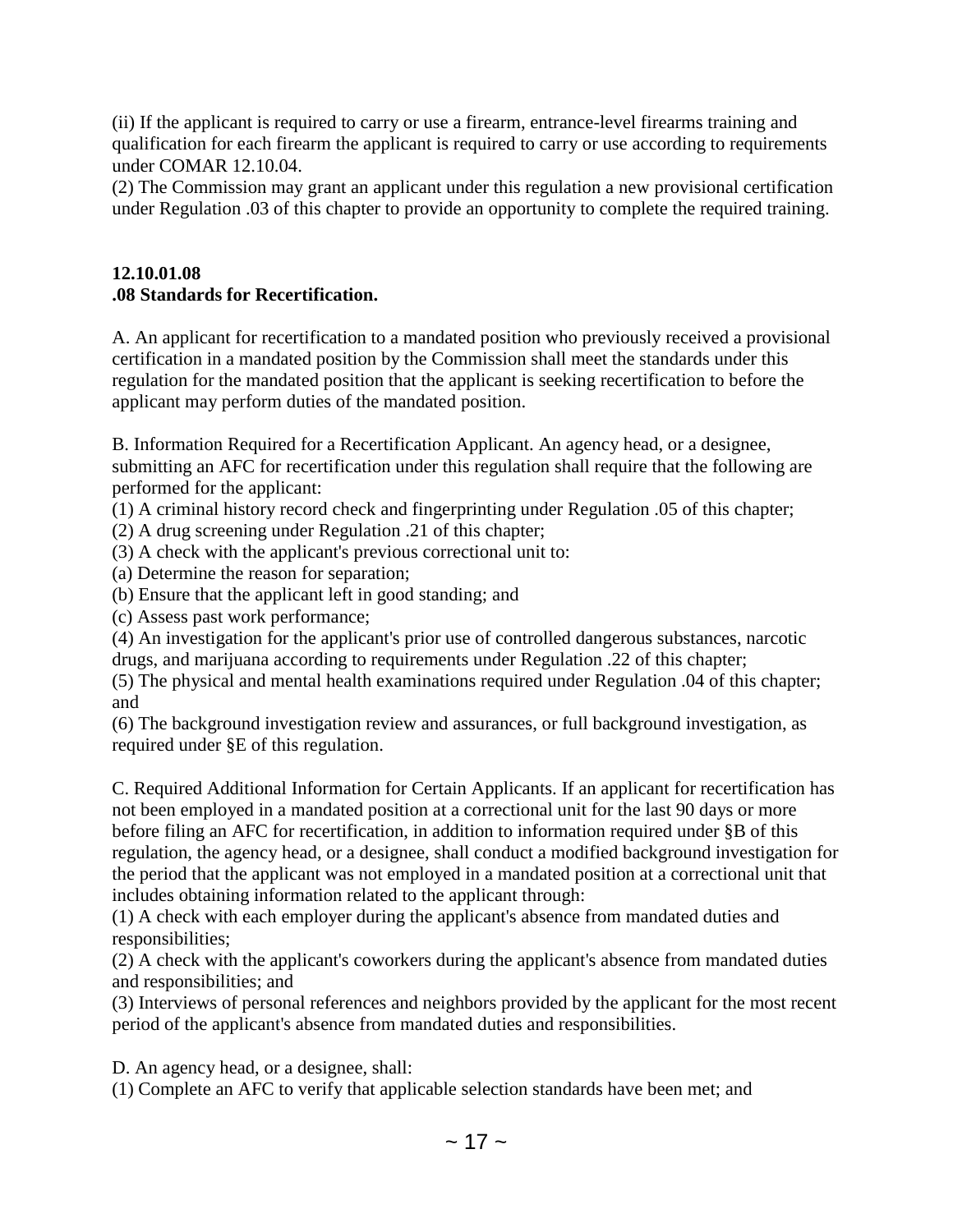(2) Forward, to the Commission, the completed AFC along with criminal history record check and derogatory information discovered during the background investigation.

E. Review of Previous Background Investigations.

(1) An agency head, or a designee, submitting an AFC for recertification shall review the background investigation conducted by the applicant's previous agency head to ensure that a complete and accurate investigation was performed.

(2) The agency head, or a designee, submitting an AFC for recertification is responsible for correcting any omission or discrepancy in a prior background investigation that was conducted in conjunction with an AFC submitted to the Commission by an agency head less than 5 years from the date of the applicant's AFC for recertification.

(3) If records of a previous background investigation are not available, the agency head, or a designee, submitting an AFC for recertification shall conduct a full background investigation according to requirements under Regulation .05 of this chapter.

# **12.10.01.09 .09 Minimum Standards for Mandated Employee Entrance-Level Training.**

A. An applicant for certification in a mandated position shall successfully complete the Commission-approved entrance-level training for the mandated position in which the individual is employed before the Commission may certify the individual in the mandated position.

B. General Requirements.

(1) The entrance-level training required by this regulation for a mandated position shall:

(a) Be approved by the Commission; and

(b) Include the mandated subject areas and minimum training hours under this regulation for a specific mandated position.

(2) The Commission may not permit hours used to meet entrance-level firearms training and qualification requirements under COMAR 12.10.04 or field training requirements under Regulation .23 of this chapter as part of the minimum hours of entrance-level training specified for each mandated position in this regulation, regardless of whether the activity is conducted contemporaneously with or separate from the entrance-level training.

C. Correctional Officer and Classification Counselor — Entrance-Level Training Requirements. (1) Commission-approved entrance-level training for a mandated position classified as a correctional officer or classification counselor is a minimum of 160 hours.

(2) Commission-approved entrance-level training for a mandated position classified as a correctional officer or classification counselor shall include the following subject areas:

(a) Administrative procedures;

(b) Introduction to corrections;

- (c) Supervision, interpersonal relations, and treatment of inmates;
- (d) Security, custody, and control of inmates; and
- (e) Discipline of inmates.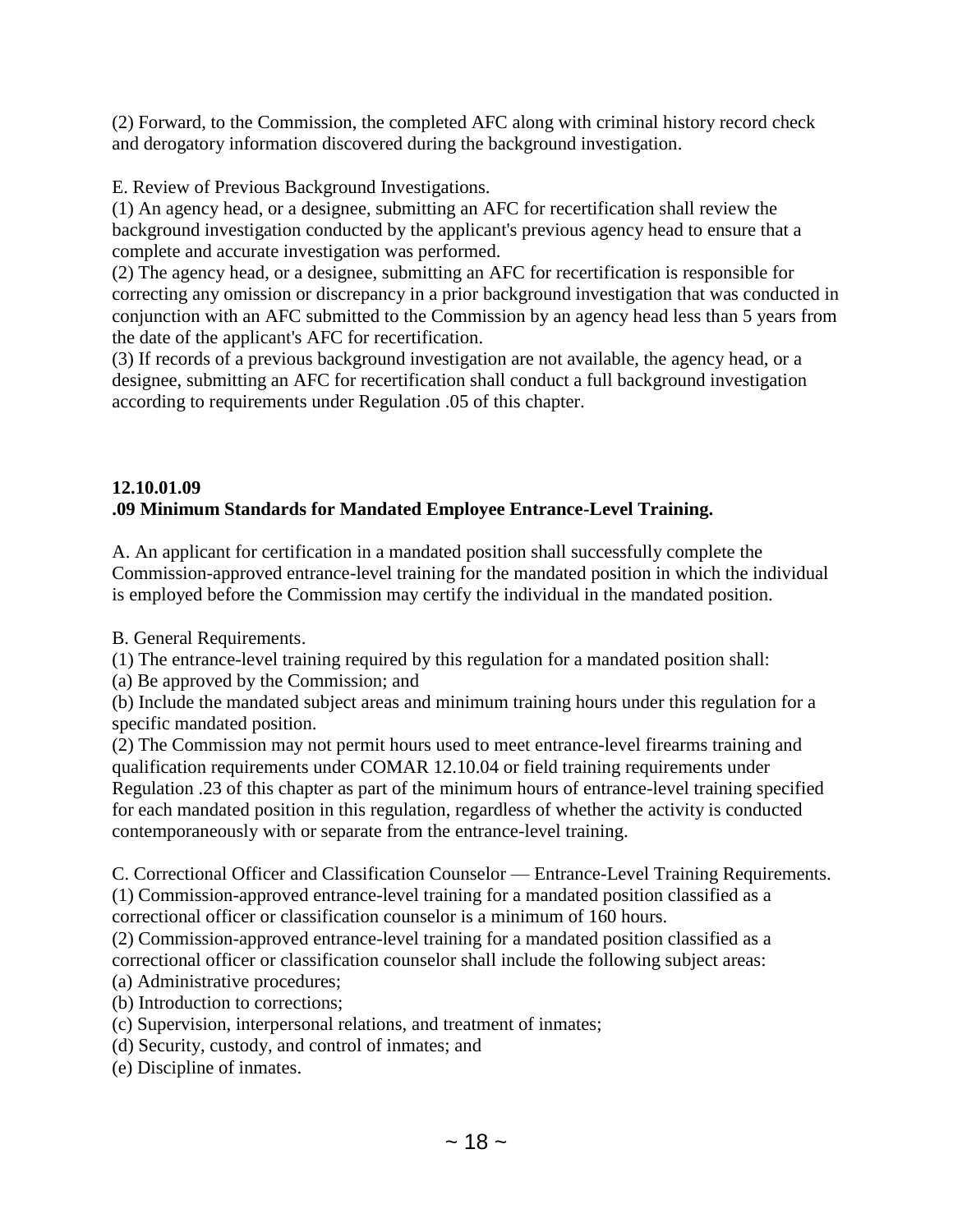D. Institutional Support Staff — Entrance-Level Training Requirements.

(1) Commission-approved entrance-level training for a mandated position classified as

institutional support staff requires an individual to successfully complete entrance-level training:

(a) Required under §C of this regulation; or

(b) Required under §D(2) of this regulation.

(2) Commission-approved entrance-level training for a mandated position classified as institutional support staff is a minimum of 88 hours and shall include the subject areas required under  $\S C(2)$  of this regulation.

E. Parole and Probation Agent — Entrance-Level Training Requirements. Commission-approved entrance-level training for a mandated position classified as a parole and probation agent is a minimum of 204 hours and shall include the following subject areas:

(1) Program orientation and evaluation;

- (2) Introduction to corrections;
- (3) Supervision tasks;

(4) Investigation tasks; and

(5) Enforcement tasks.

F. Parole and Probation Drinking Driver Monitor — Entrance-Level Training Requirements. Commission-approved entrance-level training for a mandated position classified as a parole and probation agent drinking driver monitor is a minimum of 90 hours and shall include the following subject areas:

- (1) Program orientation and evaluation;
- (2) Introduction to corrections;
- (3) Administrative tasks;
- (4) Monitoring tasks; and
- (5) Enforcement tasks.

G. Resident Advisor — Entrance-Level Training Requirements. Commission-approved entrancelevel training for a mandated position classified as a resident advisor is a minimum of 160 hours and shall include the following subject areas:

- (1) Juvenile services in the criminal justice system;
- (2) Human growth and development;
- (3) Laws and regulations;
- (4) Facility admissions and orientation;
- (5) Custody and control;
- (6) Transportation;
- (7) Integrated case management;
- (8) Documentation;
- (9) Safety and security;
- (10) Youth gang awareness and interventions; and
- (11) First aid.

H. Case Management Specialist — Entrance-Level Training Requirements. Commissionapproved entrance-level training for a mandated position classified as a case management specialist is a minimum of 160 hours and shall include the following subject areas:

(1) Juvenile services in the criminal justice system;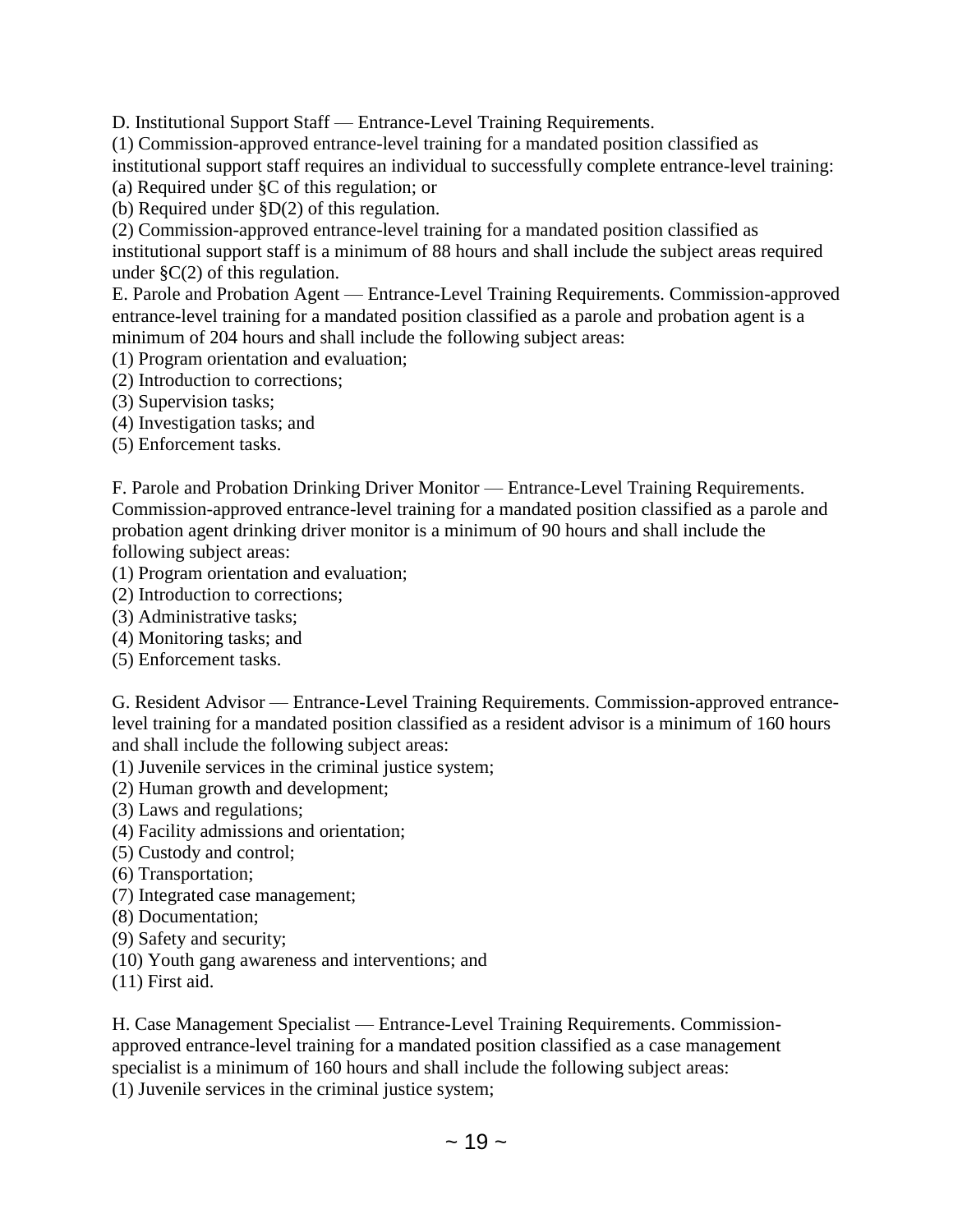- (2) Human growth and development;
- (3) Laws and regulations;
- (4) Community intake;
- (5) Transportation;
- (6) Integrated case management;
- (7) Counseling;
- (8) Documentation;
- (9) Safety and security;
- (10) First aid; and
- (11) Youth gang awareness and interventions.

I. Juvenile Services Support Staff — Entrance-Level Training Requirements. Commissionapproved entrance-level training for a mandated position classified as juvenile services support staff is a minimum of 120 hours and shall include the following subject areas:

- (1) Juvenile services in the criminal justice system;
- (2) Human growth and development;
- (3) Laws and regulations;
- (4) Transportation;
- (5) Integrated case management;
- (6) Documentation;
- (7) Safety and security;
- (8) First aid; and
- (9) Youth gang awareness and interventions.

#### **12.10.01.10 .10 Commission Mandated Employee Entrance-Level Training Performance Objectives.**

A. For the Commission to approve mandated employee entrance-level training, the entrancelevel training shall include activities that ensure that an individual applying for certification in a mandated position has met performance objectives that:

(1) Are composed and sanctioned by the Commission; and

(2) Address tasks that are essential to the applicable mandated position regardless of the correctional unit employing the individual.

B. The Commission shall furnish a copy of the performance objectives upon request by a correctional unit, academy, or school.

C. An agency head or training director, or a designee, providing Commission-approved mandated employee entrance-level training shall:

(1) Cover the Commission performance objectives during Commission-approved entrance-level training exactly as written by the Commission; and

(2) Determine the sequence, content, and duration of training to cover the Commission's performance objectives.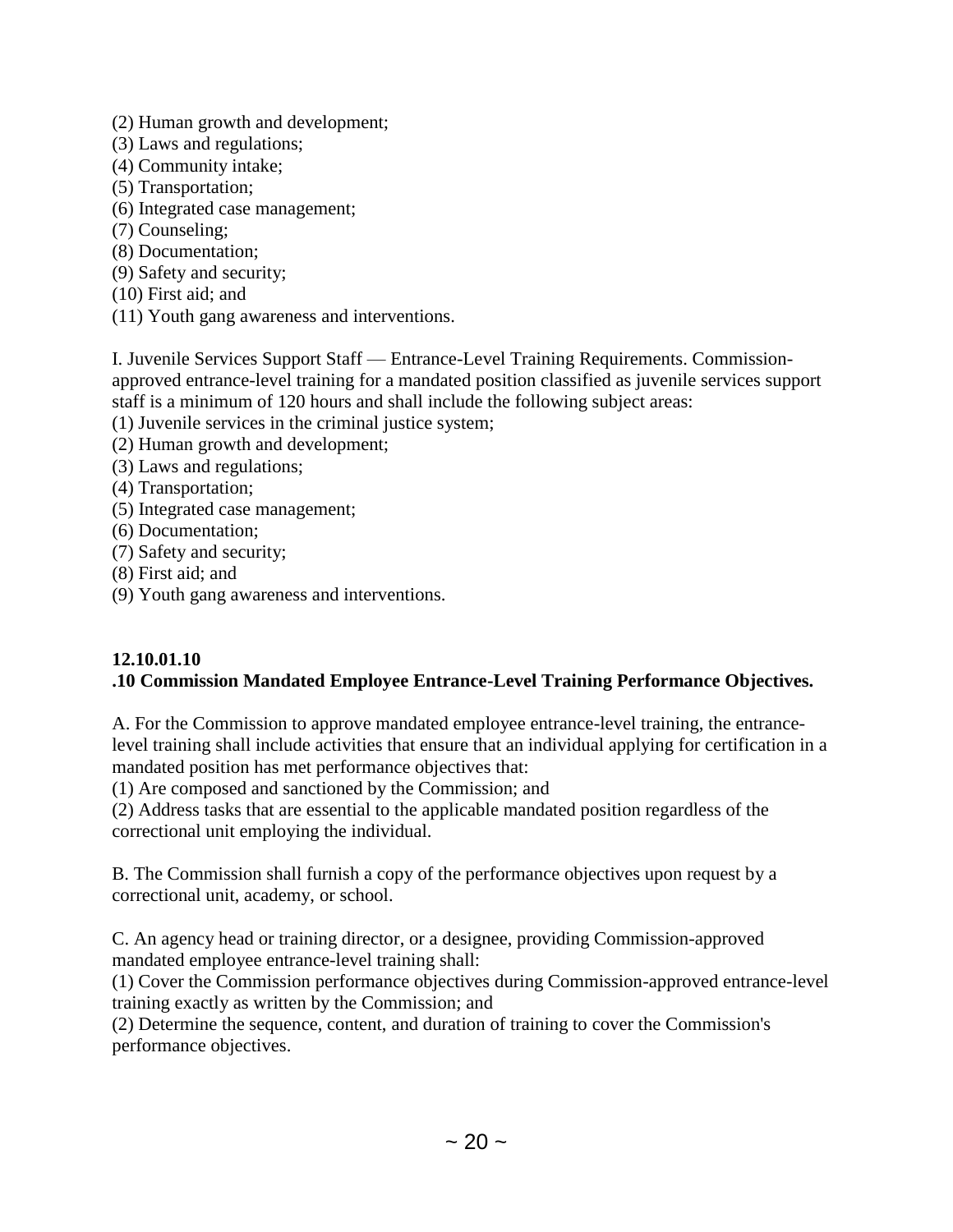# **12.10.01.11**

# **.11 Successful Completion of Commission-Approved Mandated Employee Entrance-Level Training.**

A. The training director, or a designee, shall conduct testing to verify that each individual attending Commission-approved mandated employee entrance-level training has learned or can perform each of the Commission's performance objectives in each subject area required for the applicable mandated position.

B. A training director, or a designee, may use a single question or demonstration to test an individual for knowledge or performance of:

(1) A single Commission performance objective; or

(2) Multiple Commission performance objectives.

C. An individual attending Commission-approved entrance-level training for certification in a mandated position shall achieve a score of 75 percent on each test or demonstration to be eligible for certification by the Commission in the mandated position.

D. An individual attending Commission-approved entrance-level training for certification in a mandated position who is absent for more than 10 percent of the training may not be certified by the Commission unless the academy director determines that the individual has completed sufficient work.

E. A training director of an academy conducting Commission-approved entrance-level training for certification in a mandated position may require the individual attending to meet entrancelevel training requirements, standards, and objectives that exceed entrance-level training requirements, standards, and objectives required by the Commission.

F. Once an individual completes Commission-approved mandated employee entrance-level training, the training director, or a designee, shall:

(1) Report to the Commission, in a format determined by the Commission, the results of each individual attending the training for certification in a mandated position; and

(2) Maintain records of the tests and testing procedures for each individual attending the training.

G. Failure to Successfully Complete Mandated Employee Entrance-Level Training.

(1) If an individual attending Commission-approved mandated employee entrance-level training does not meet the requirements for successful completion of the training:

(a) The training director, or a designee, shall notify the individual's agency head; and

(b) The Commission may not certify the individual in the applicable mandated position.

(2) An agency head may request in writing that the Deputy Director permit an individual who does not successfully complete Commission-approved entrance-level training for certification in a mandated position to attend one additional Commission-approved entrance-level training to attempt to meet the Commission's requirements for entrance-level training for the same mandated position.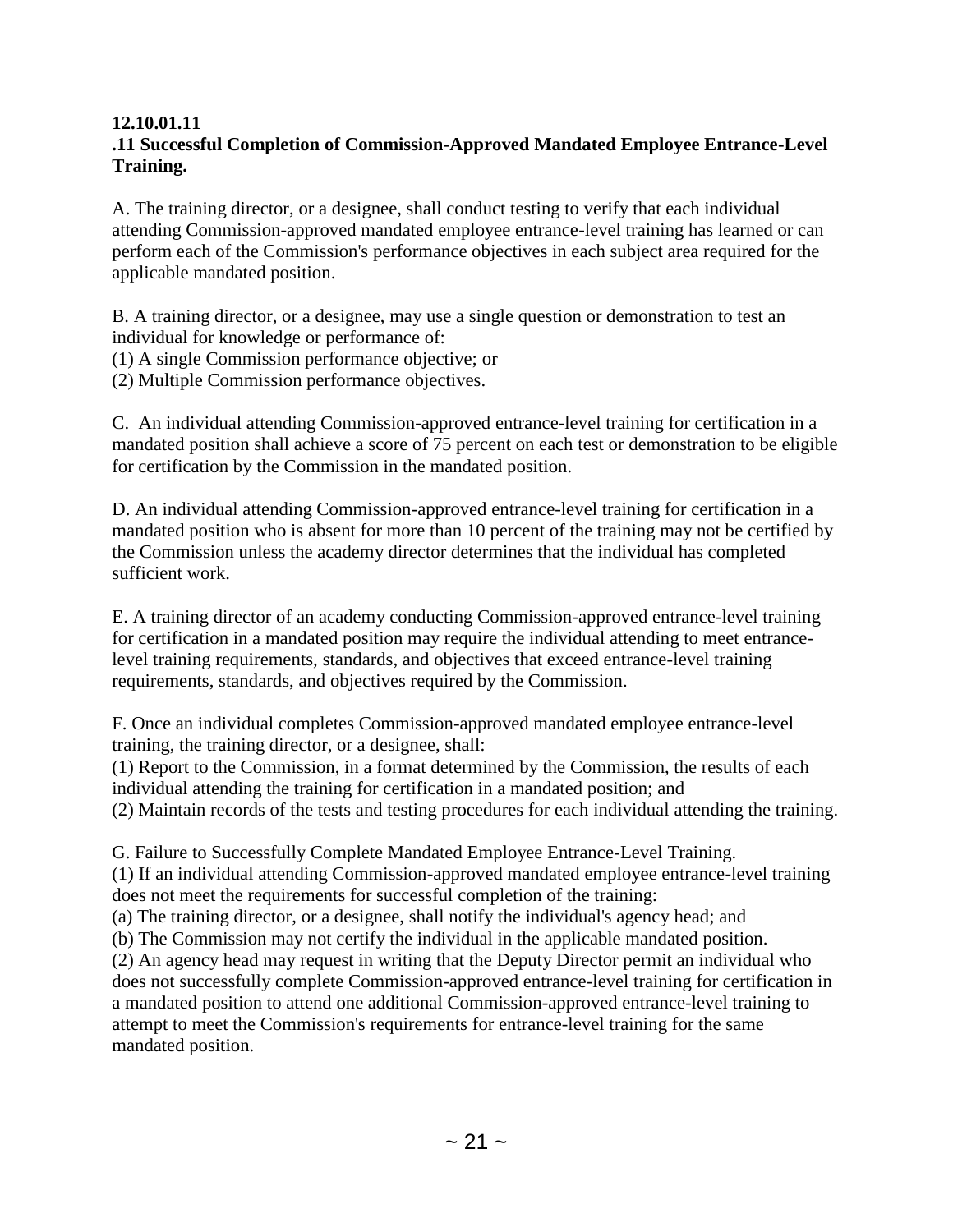## **12.10.01.12 .12 Alternate Entrance-Level Training Requirements.**

A. An individual shall successfully complete Commission-approved entrance level training under §B of this regulation within 1 year of appointment if the individual is:

(1) Employed in a State, county, or municipal position that is not a mandated position under this chapter and performs duties and responsibilities similar to a mandated employee; or

(2) Under private contract to operate a:

(a) Community adult rehabilitation center;

(b) Prerelease unit;

(c) Work release unit; or

(d) Other community residential program for offenders.

B. An individual described under §A of this regulation shall successfully complete Commissionapproved entrance level training according to requirements under either:

(1) §C under Regulation .09 of this chapter; or

(2) §D under Regulation .09 of this chapter and 100 hours of training meeting requirements of §C of this regulation.

C. The 100 hours of training required under §B(2) of this regulation:

(1) May be developed by the individual's employing agency;

(2) Shall be approved by the Commission; and

(3) Shall, at a minimum, include the following subject areas:

(a) Orientation to and a tour of the correctional unit or community program;

(b) The correctional unit's or community program's:

(i) Mission;

(ii) Policy and procedures;

(iii) Staffing; and

(iv) Resident population or program participants;

(c) Facility security and control and emergency and fire control procedures; and

(d) Either:

(i) The American Red Cross basic first aid and safety program; or

(ii) Another first aid and safety program approved by the Commission.

D. An employer of an individual required to meet entrance-level training requirements under this regulation shall:

(1) Forward to the Commission, in a form or in a format provided by the Commission,

information concerning an employee's entrance-level training required under this regulation; and

(2) Maintain records of each employee's successful completion of entrance-level training under this regulation for audit by the Commission.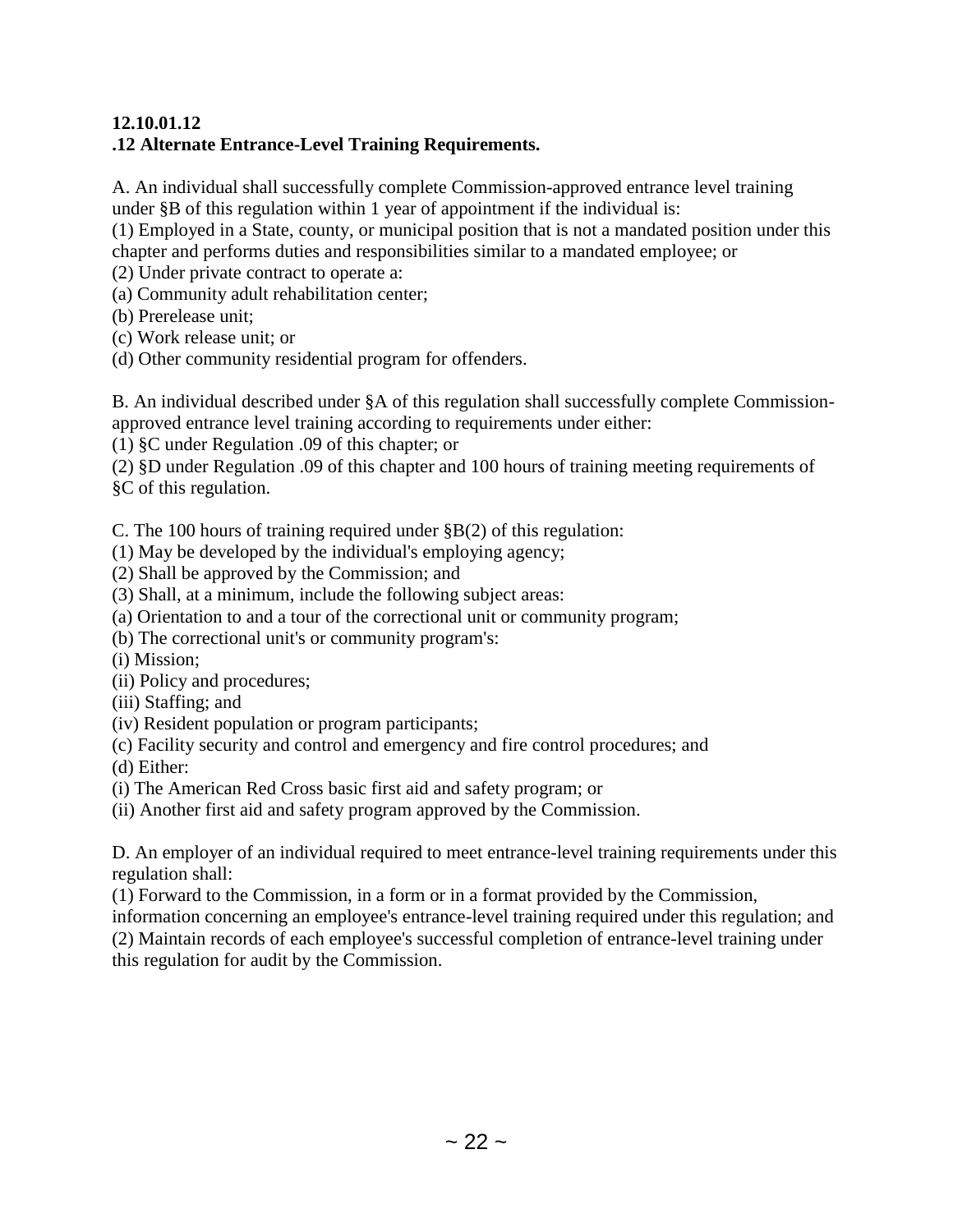#### **12.10.01.13**

## **.13 Minimum Standards for Attending an Academy Providing Commission-Approved Mandated Employee Entrance-Level Training.**

A. In addition to Commission requirements for selection and attending an academy providing Commission-approved mandated employee entrance-level training, the individual may be required to meet standards established by the agency head.

B. Before an individual may attend Commission-approved mandated employee entrance-level training, the agency head, or a designee, shall:

(1) Have the individual complete the requirement for a medical examination under regulation .04 of this chapter that indicates that the individual is physically able to participate in the Commission-approved mandated employee entrance-level training;

(2) Conduct a criminal history record check of the National Crime Information Center (NCIC) files that meets selection requirements under Regulation .04 of this chapter;

(3) Provide the individual with a copy of the selection standards under Regulation .04 of this chapter; and

(4) Have the individual attending the training acknowledge in writing that the individual is aware that completion of the Commission-approved entrance-level training is not a guarantee of Commission certification in a mandated position.

C. Entrance-Level Firearms Training.

(1) A mandated employee authorized to use a firearm shall successfully complete the entrancelevel firearms training program under COMAR 12.10.04 before being issued or permitted to carry a firearm.

(2) A firearms program may be taken as part of an entrance-level training program or taken separately.

## **12.10.01.14**

## **.14 Commission Certification Requirements for an Academy Providing Commission-Approved Mandated Employee Training.**

A. Academy Certification.

(1) The Commission may certify an academy to conduct Commission-approved mandated employee training.

(2) The Commission may approve the following types of academy certification:

(a) Temporary certification that authorizes an academy to conduct Commission-approved mandated employee training under limited conditions;

(b) Provisional certification that provides an academy preliminary approval to conduct Commission-approved mandated employee training before receiving certification; or

(c) Certification authorizing an academy to conduct Commission-approved mandated employee training subject to continued compliance with Commission academy standards.

(3) The Commission shall establish standards required to be met for each type of academy certification provided under §A(2) of this regulation.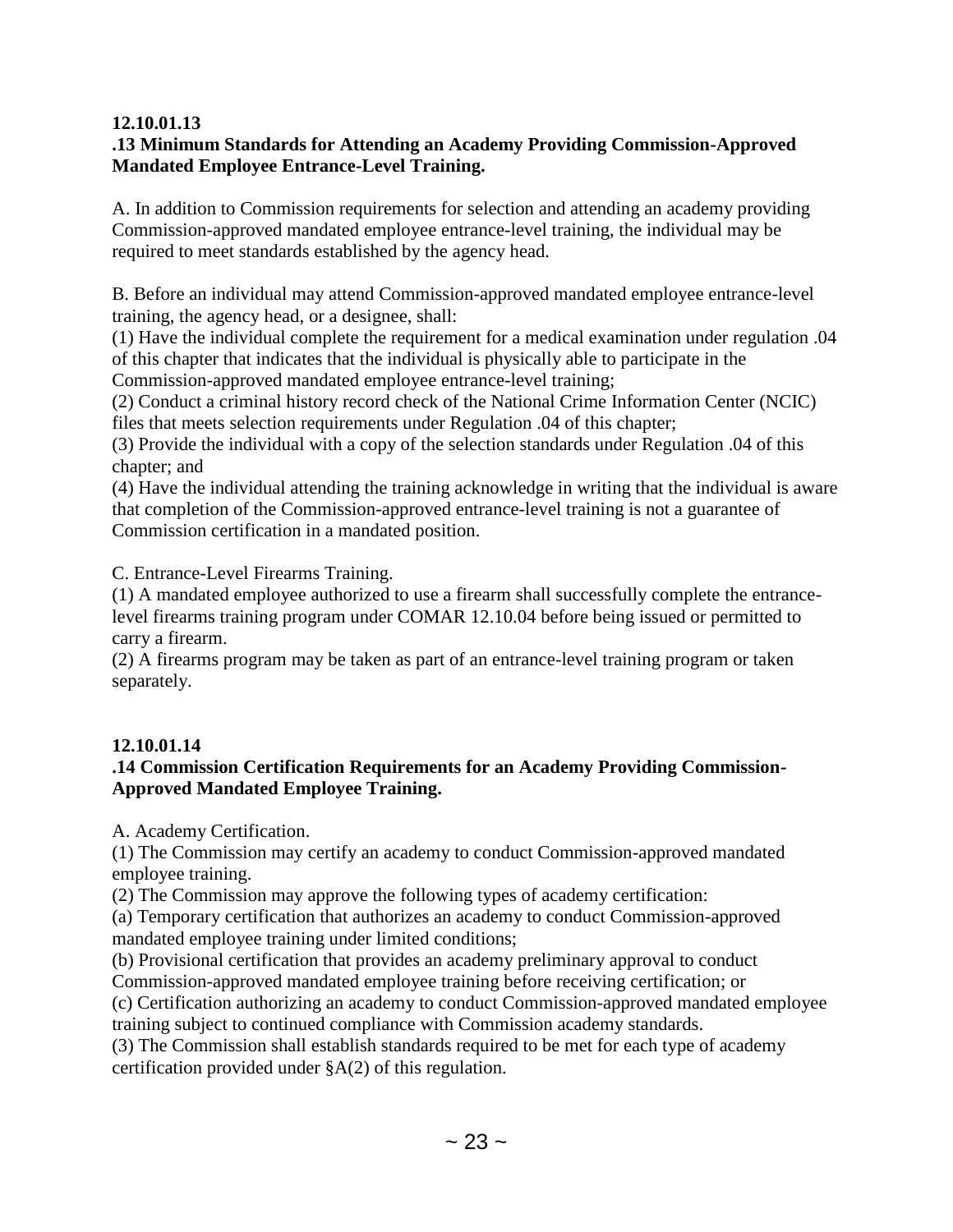B. General Requirements. An academy seeking certification to provide Commission-approved mandated employee training shall submit a request to the Commission documenting that the academy:

(1) Has a need to conduct Commission-approved mandated employee training;

(2) Is in compliance with Commission standards for instructors and curricula;

(3) Provides an atmosphere that supports learning;

(4) Provides suitable lighting, ventilation, and acoustic qualities;

(5) Meets applicable federal, State, and local health, safety, and fire safety laws and regulations;

(6) Has a physical structure that if practical provides:

(a) At least 25 square feet of classroom space for each individual attending;

(b) Locker space for each individual attending;

(c) Appropriate desk space, work tables, and seating to support classroom and other related learning activities;

(d) Storage for learning and training materials; and

(e) Instructional and training equipment and material to support the training provided;

(7) Has adequate space for skills training and conducting practical exercises; and

(8) Has an instructor certified by the Commission or the Police Training Commission to conduct Commission-approved mandated employee training, unless the individual providing the training is exempt under COMAR 12.10.06 or COMAR 12.04.06 from instructor certification requirements.

C. Commission certification of an academy under this regulation is not an exemption from Commission requirements for Commission approval of training provided by the academy under Regulations .09 and .16 of this chapter.

D. Individuals Attending Commission-Approved Training.

(1) If an individual is attending Commission-approved mandated employee training that is required by the Commission for the mandated position, the individual's agency head, or a designee, shall:

(a) Excuse the individual from performing assigned duties and responsibilities during the training; and

(b) Compensate the individual at the individual's appropriate salary while attending the training.

(2) The training director of an academy providing the Commission-approved mandated employee training required by the Commission for a mandated position is responsible for the personal conduct of each individual attending the training.

(3) The training director, or a designee, is the commanding official or supervisor for each individual attending the training.

(4) The training director shall provide each individual attending the Commission-approved mandated employee training a copy of the academy's rules and regulations governing the individual's daily conduct while attending the training.

(5) The disciplinary rules or regulations of the academy apply to each individual attending training.

(6) A training director shall notify an individual's agency head if, while at the academy:

(a) The individual commits a breach of conduct that requires disciplinary action; or

(b) The individual's progress in Commission-required subject areas indicates the individual is failing the Commission-approved mandated employee training required by the Commission.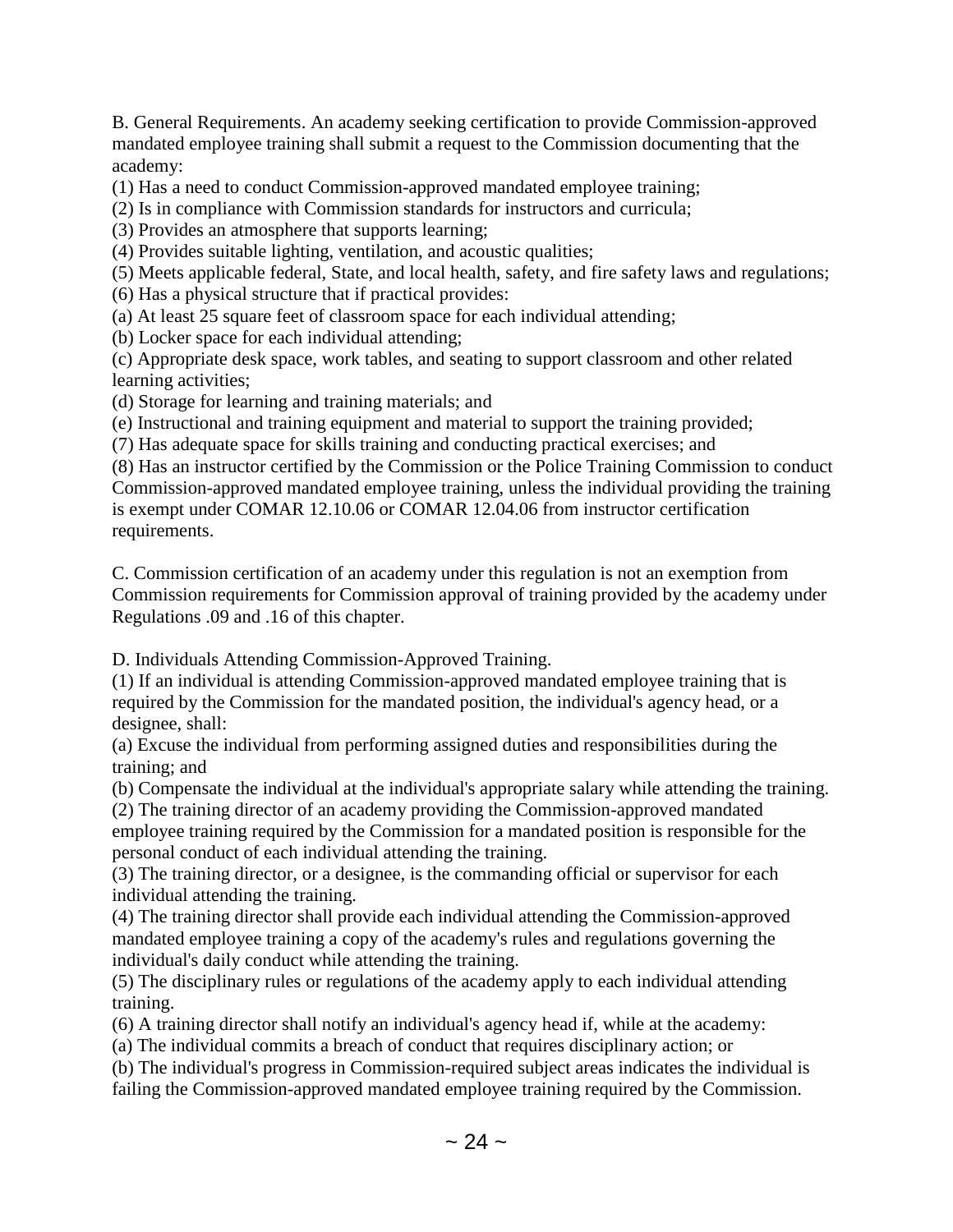(7) An agency head of an individual failing Commission-approved mandated employee training required by the Commission may withdraw the individual from the training at any time before completing the training.

(8) A training director and the agency head sending the individual to the academy may negotiate arrangements for reimbursement of costs associated with the individual attending the academy. (9) An individual not employed in a mandated position may voluntarily enroll in an academy to participate in Commission-approved mandated employee training required by the Commission if the individual meets the selection standards specified under Regulation .15 of this chapter.

E. Academy Authority.

(1) An academy certified by the Commission may provide Commission-approved mandated employee:

(a) Entrance-level training;

(b) In-service training;

(c) Supervisor training;

(d) Administrator training;

(e) Instructor training;

(f) Firearms training and qualification; or

(g) Other required training.

(2) A training director may establish rules of conduct for the academy that exceed Commission requirements under this regulation.

(3) A written academy rule or lawful verbal direction or order issued by a Commission-certified academy representative has the same authority as a Commission requirement or standard.

(4) A training director may establish academy requirements for successful completion that exceed Commission requirements.

F. Academy Certification Lapse or Revocation.

(1) Certification Lapse.

(a) Commission certification for an academy shall lapse if the academy does not conduct Commission-approved training for a period of 2 years.

(b) An agency head or training director may apply for the academy's recertification if the agency head or training director can demonstrate the need for the academy to conduct Commissionapproved mandated employee training required by the Commission.

(2) Academy Certification Revocation. The Commission may revoke an academy's certification if the academy:

(a) Discontinues presenting Commission-approved training;

(b) Conducts Commission-approved training without Commission-certified instructors providing the training;

(c) Demonstrates a pattern of deficiencies identified by audits or fails to correct identified deficiencies following an audit;

(d) Training director does not successfully complete the training director orientation program under §H of this regulation; or

(e) Violates a provision of this regulation.

## G. Academy Audit.

(1) Commission-approved mandated employee training provided by an academy is subject to review and audit by the Commission.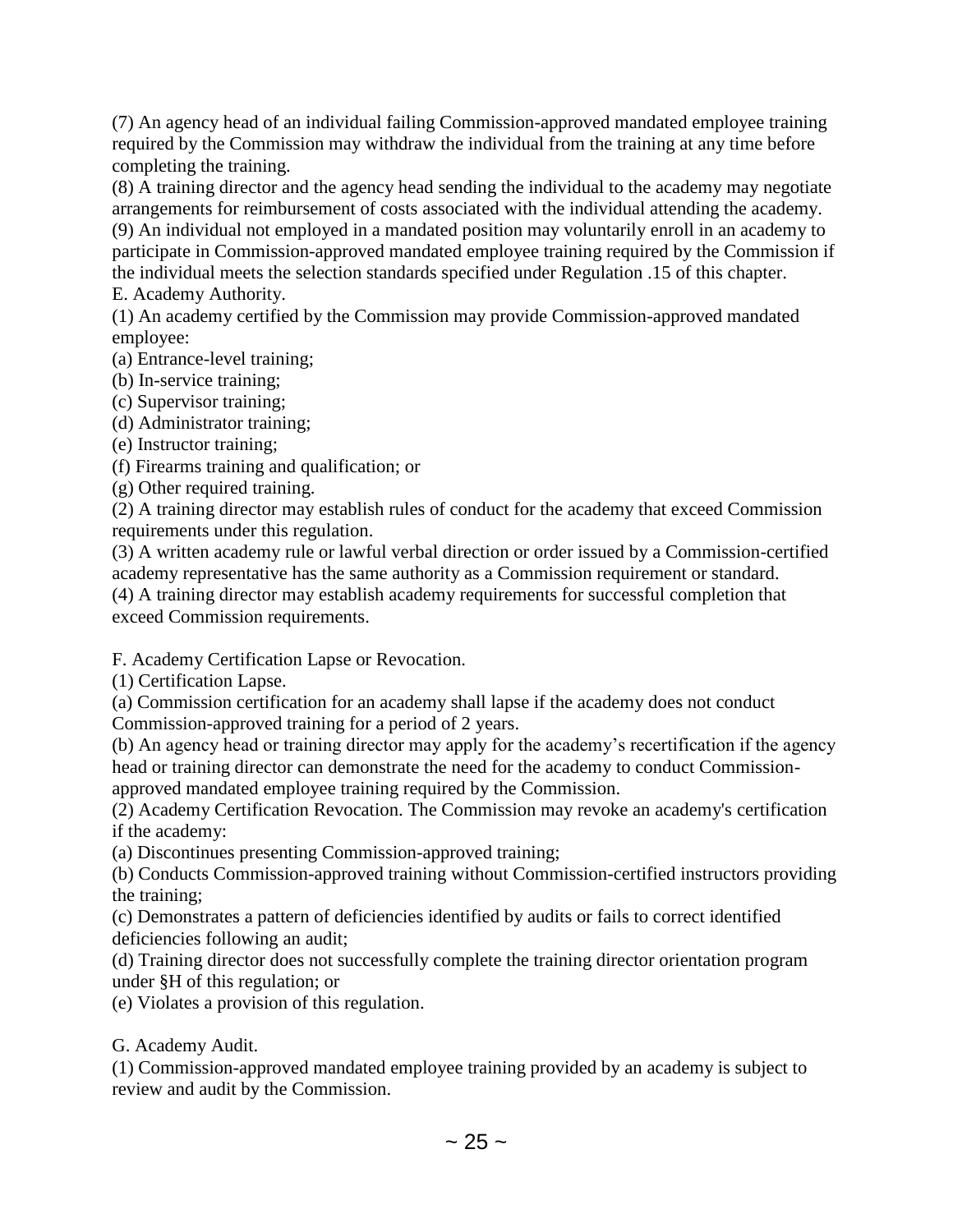(2) The Commission shall audit a Commission-certified academy providing Commissionapproved mandated employee training required by the Commission at least every 2 years. (3) An agency head or training director responsible for an academy shall correct deficiencies identified during an audit according to requirements established by the Commission and recorded in the Commission's audit report.

H. Training Director Orientation. An individual appointed as a training director of a Commission-certified academy, within 3 months of appointment, shall successfully complete a training director orientation program designed and approved by the Commission.

# **12.10.01.15**

# **.15 Voluntary Attendance — Commission-Approved Mandated Employee Entrance-Level Training.**

A. An individual may voluntarily attend Commission-approved mandated employee entrancelevel training if the individual meets the requirements under this regulation, and is not: (1) Employed in a mandated position;

(2) Currently employed by a correctional unit and required to comply with requirements for a mandated position; or

(3) An applicant for a mandated position.

B. Standards for Voluntary Attendance — Commission-approved Mandated Employee Entrance-Level Training.

(1) An individual who is not an applicant for or employed in a mandated position requesting to voluntarily attend Commission-approved mandated employee entrance-level training shall:

(a) Meet selection standards established for the academy conducting the Commission-approved mandated employee entrance-level training;

(b) Authorize the training director to conduct a records check of the National Criminal Information Center;

(c) Submit to a medical examination conducted by a licensed health care professional and receive written certification from the licensed health care profession that the individual is physically able to participate in the Commission-approved mandated employee entrance-level training;

(d) Be 18 years old or older at the time the individual enters the academy;

(e) Receive from the training director a copy of the selection standards for the mandated position under Regulation .04 of this chapter; and

(f) Acknowledge an understanding, in writing, that successful completion of the Commissionapproved mandated employee entrance-level training does not guarantee Commission certification in a mandated position.

C. An agency head hiring an individual for a mandated position may request a waiver, according to Regulation .19 of this chapter, of the Commission-approved mandated employee entrancelevel training requirement, if the individual, before applying for the mandated position, voluntarily attended and successfully completed Commission-approved mandated employee entrance-level training for the mandated position within 2 years of being hired by the agency head.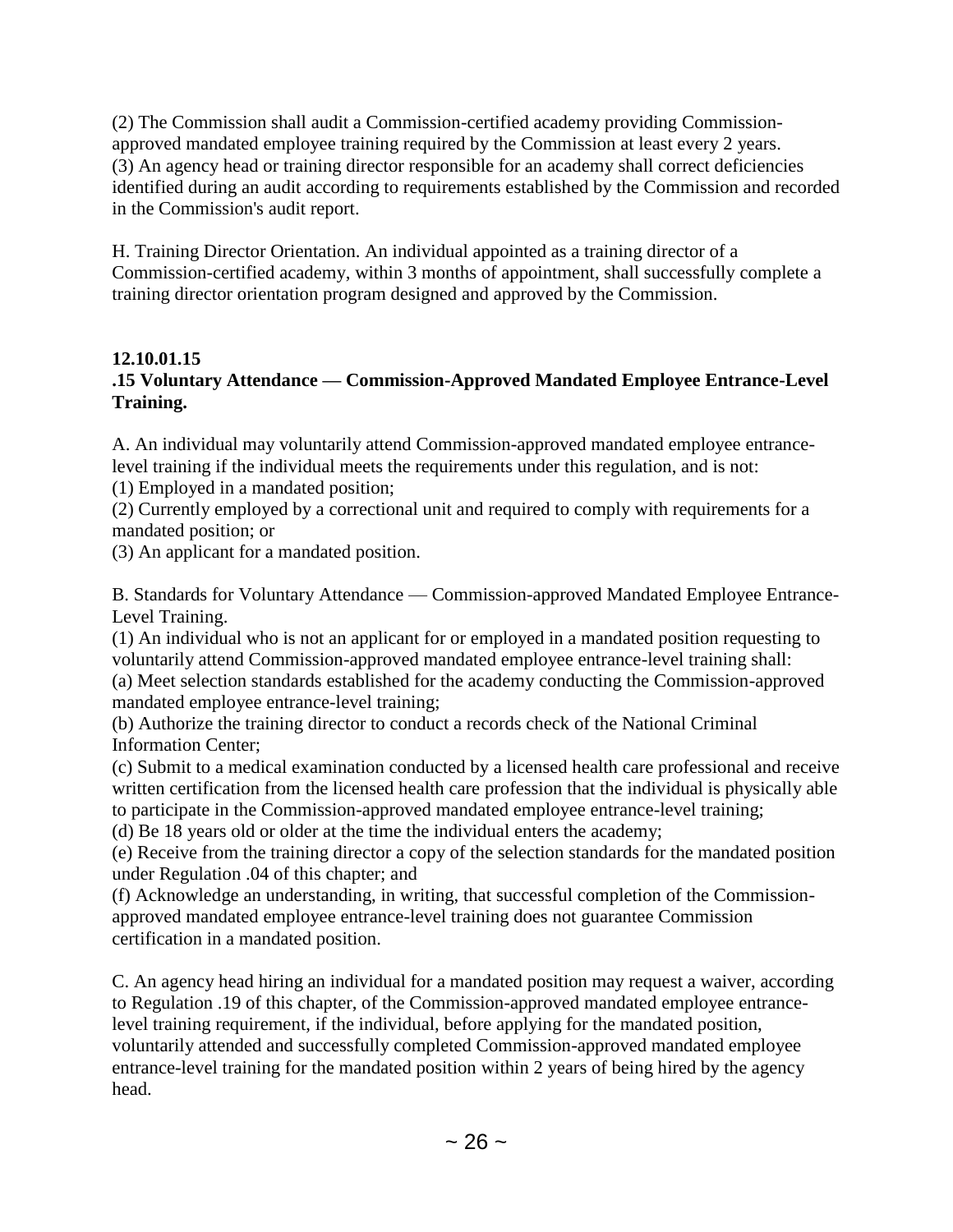# **12.10.01.16 .16 Mandated Employee In-Service Training and Firearms Training and Qualification.**

A. Mandated Employee In-Service Training.

(1) An agency head shall ensure that a mandated employee at or below the rank of a first-line supervisor completes a minimum of 18 hours of Commission-approved mandated employee inservice training by December 31 of each calendar year.

(2) The Commission shall only accept successful completion of Commission-approved mandated employee in-service training toward a mandated employee's in-service training requirements.

(3) Commission-approved mandated employee in-service training may be conducted, according to Commission requirements, by the individual's agency or another agency.

(4) The Commission does not require a Commission-certified mandated employee to meet the inservice training requirement under this regulation during the same calendar year the mandated employee successfully completed Commission-approved entrance-level mandated employee training for the same mandated position.

(5) The Commission may apply a mandated employee's successful completion of Commissionapproved supervisor, administrator, or instructor training toward a mandated employee's inservice training requirement for the calendar year in which the Commission-approved supervisor, administrator, or instructor training was completed.

(6) An agency head who receives a waiver of the Commission requirements for an employee to complete Commission-approved mandated employee entrance-level training under Regulation .19 of this chapter shall ensure that the mandated employee successfully completes Commissionapproved mandated employee in-service training during the first full calendar year of employment and during each successive calendar year of employment in the mandated position with the correctional unit.

B. Mandated Employee Firearms Training and Qualification Requirements.

(1) A mandated employee, authorized to carry or use a firearm, shall complete Commissionapproved firearms training and qualification under COMAR 12.10.04 during each calendar year. (2) The Commission does not require a mandated employee required to carry or use a firearm to complete firearms training and qualification under this regulation if, in the same calendar year, the mandated employee successfully completes Commission-approved:

(a) Entrance-level firearms training and qualification with the same firearm;

(b) Firearms instructor training and qualification under COMAR 12.10.04 for the same firearm;

(c) Firearms refresher training and qualification under COMAR 12.10.04 for the same firearm; or

(d) Firearms conversion training and qualification under COMAR 12.10.04 for the same firearm.

C. Mandated Employee In-Service Training and Firearms Training and Qualification Approval.

(1) The Commission shall:

- (a) Determine the format for submitting training for approval; and
- (b) Assign a program number to approved training.
- (2) Training is not approved until the Commission assigns a program number.
- (3) A request for the Commission to approve training shall:
- (a) Include the topics to be studied;
- (b) Include the time allocated to each topic;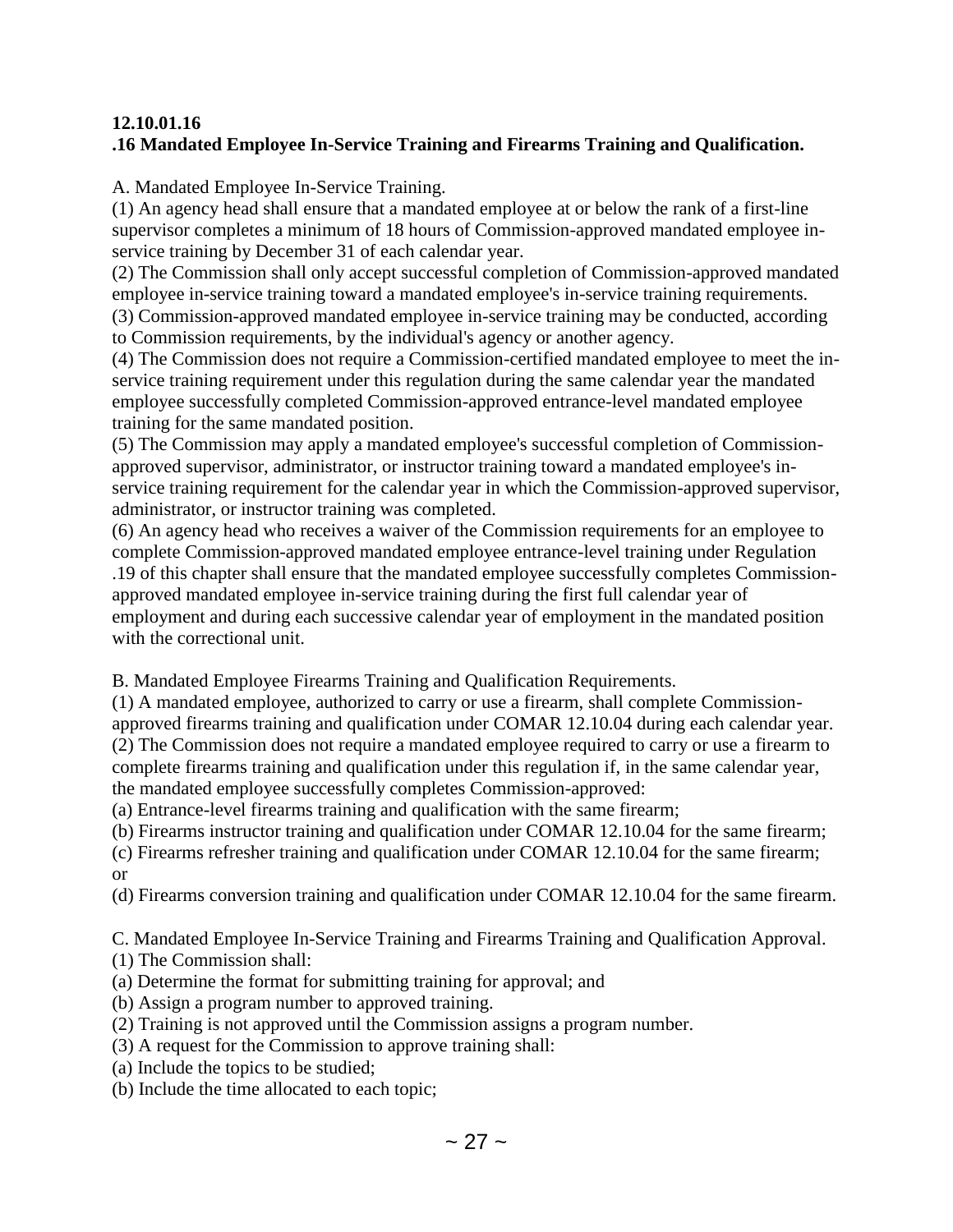(c) Include a brief explanation of why, in terms of current job needs, the topics are included;

(d) Identify each instructor providing training on a specific subject and the number of hours that the instructor is scheduled to provide the training on the subject; and

(e) Unless the Commission instructs otherwise, be submitted to the Commission at least 20 working days before the training is scheduled to begin.

(4) Only an instructor certified by the Commission or the Police Training Commission may conduct Commission-approved training unless the individual providing the training is exempt under COMAR 12.04.06 or 12.10.06 from instructor certification requirements.

(5) Except for provisions under §C(6) of this regulation, the Commission may approve mandated employee training for a period of 3 years.

(6) The agency head or training director of a correctional unit, agency, academy, or school conducting Commission-approved mandated employee training shall submit training to the Commission for approval:

(a) When a significant change is made in the format or content of Commission-approved training; or

(b) After the period of approval established by the Commission has expired.

D. Curriculum, Attendance, and Testing for Mandated Employee In-Service Training, Firearms Training and Qualification.

(1) The agency head or training director shall report a mandated employee's successful completion of Commission-approved in-service training to the Commission on or before January 31 of the year immediately following the training.

(2) The agency head or training director shall report in-service training information in a format determined by the Commission.

(3) Testing.

(a) An agency head or training director providing Commission-approved mandated employee training shall test each mandated employee attending Commission-approved mandated employee training to determine successful completion.

(b) A mandated employee shall achieve a minimum test score of 70 percent on each test before the Commission may apply the training to the mandated employee's training requirements under this regulation.

(c) The commission shall determine the method for reporting a mandated employee's training information.

(4) The Commission requires that an agency head or training director providing Commissionapproved mandated employee training establishes a method to evaluate the training provided.

(5) If a mandated employee is absent for more than 10 percent of the time required for a Commission-approved annual in-service training program, including electronic control device and firearms training and qualification, the employee may not receive credit toward the annual in-service training requirements of this chapter for any portion of the program, unless the Deputy Director approves the individual to receive full or partial credit.

E. Attending Training Hosted by Other Agencies.

(1) An agency head or training director responsible for training a mandated employee may send the individual to Commission-approved mandated employee training hosted by another agency without prior Commission approval.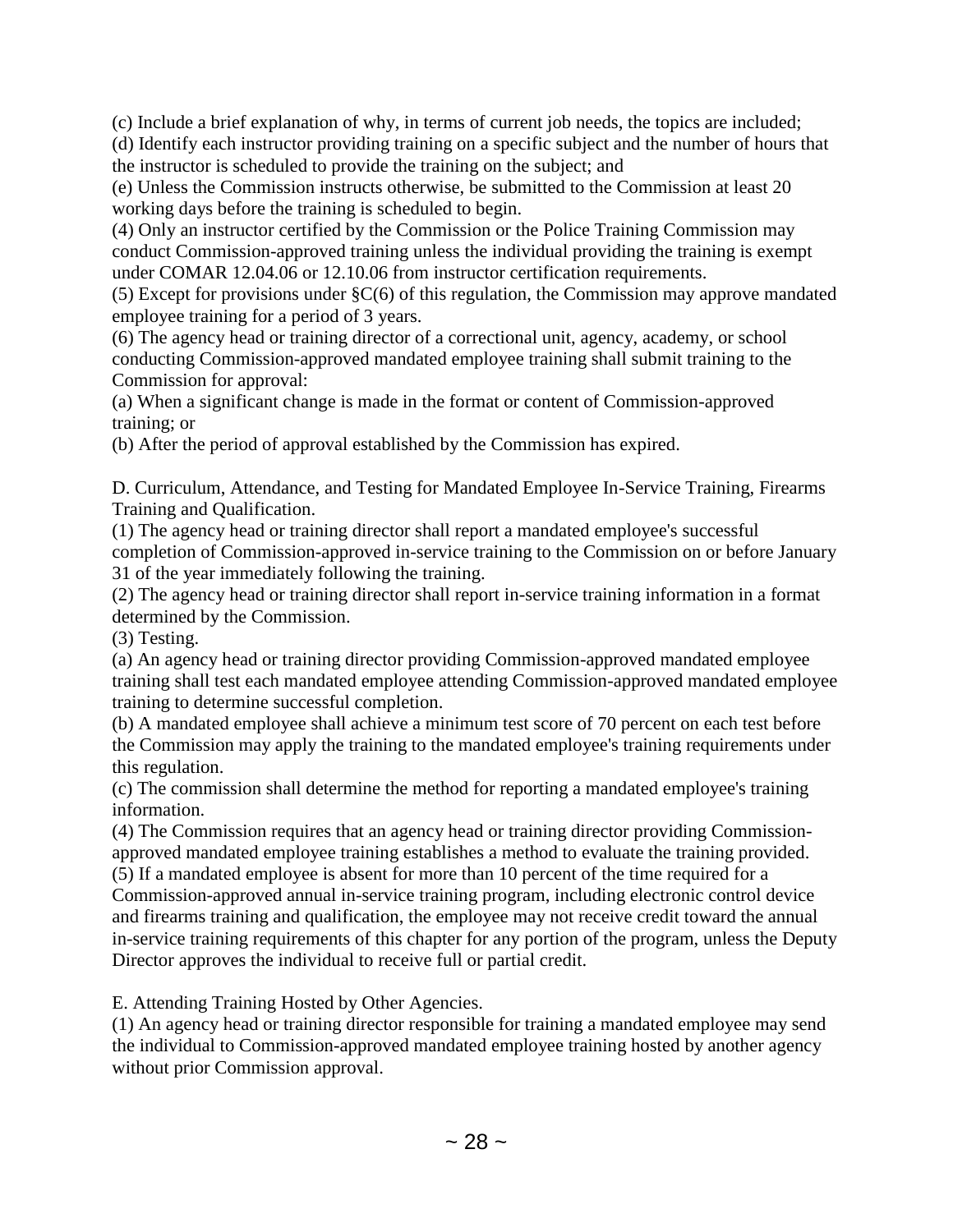(2) An agency head or training director responsible for training a mandated employee who sends the mandated employee to another agency for Commission-approved training shall:

(a) Ensure that the training has been assigned a program number by the Commission; and

(b) Submit the mandated employee's training information to the Commission.

#### **12.10.01.17**

#### **.17 Failure to Complete Commission-Required Mandated Employee In-Service Training and Firearms Training and Qualification.**

A. Mandated Employee In-Service Training.

(1) Except as provided under §A(2) of this regulation, if a mandated employee does not complete the 18 hours of in-service training by December 31 of a calendar year, the agency head or training director responsible for training the mandated employee shall add the number of hours of in-service training missed to the new calendar year's required 18 hours of in-service training. (2) If a mandated employee is scheduled for certification renewal on July 1 of any year, but does not receive the entire 18 hours of mandated employee in-service training by December 31 of the previous calendar year, the agency head or training director responsible for training the mandated employee shall:

(a) Provide the employee, before the July 1 date on which the employee is scheduled for certification renewal, the Commission-approved mandated employee in-service training missed in the previous calendar year; and

(b) Provide the current year's requirement of 18 hours of Commission-approved mandated employee in-service training by December 31 of the current calendar year.

B. Firearms Training and Qualification.

(1) If a mandated employee does not successfully complete Commission-approved firearms training and qualification under this regulation before December 31 of a calendar year, the agency head or training director responsible for training the mandated employee may not permit the mandated employee to use or carry a firearm until the mandated employee successfully completes firearms training and qualification with the firearm the mandated employee is required to use or carry.

(2) If a mandated employee has not successfully completed Commission-approved firearms training and qualification under this regulation for the firearm the mandated employee is required to use or carry for 3 or more consecutive calendar years, the mandated employee shall complete Commission-approved entrance-level mandated employee firearms training and qualification under COMAR 12.10.04 before an agency head may permit the mandated employee to carry or use a firearm.

C. Except for a mandated employee on nonofficer status, if an agency does not provide required training in 2 consecutive years or displays a repetitive pattern of not providing the required training, the Commission shall initiate appropriate action.

#### D. Nonofficer Status.

(1) Commission-approved Mandated Employee In-Service Training. If a mandated employee does not successfully complete mandated employee in-service training because the mandated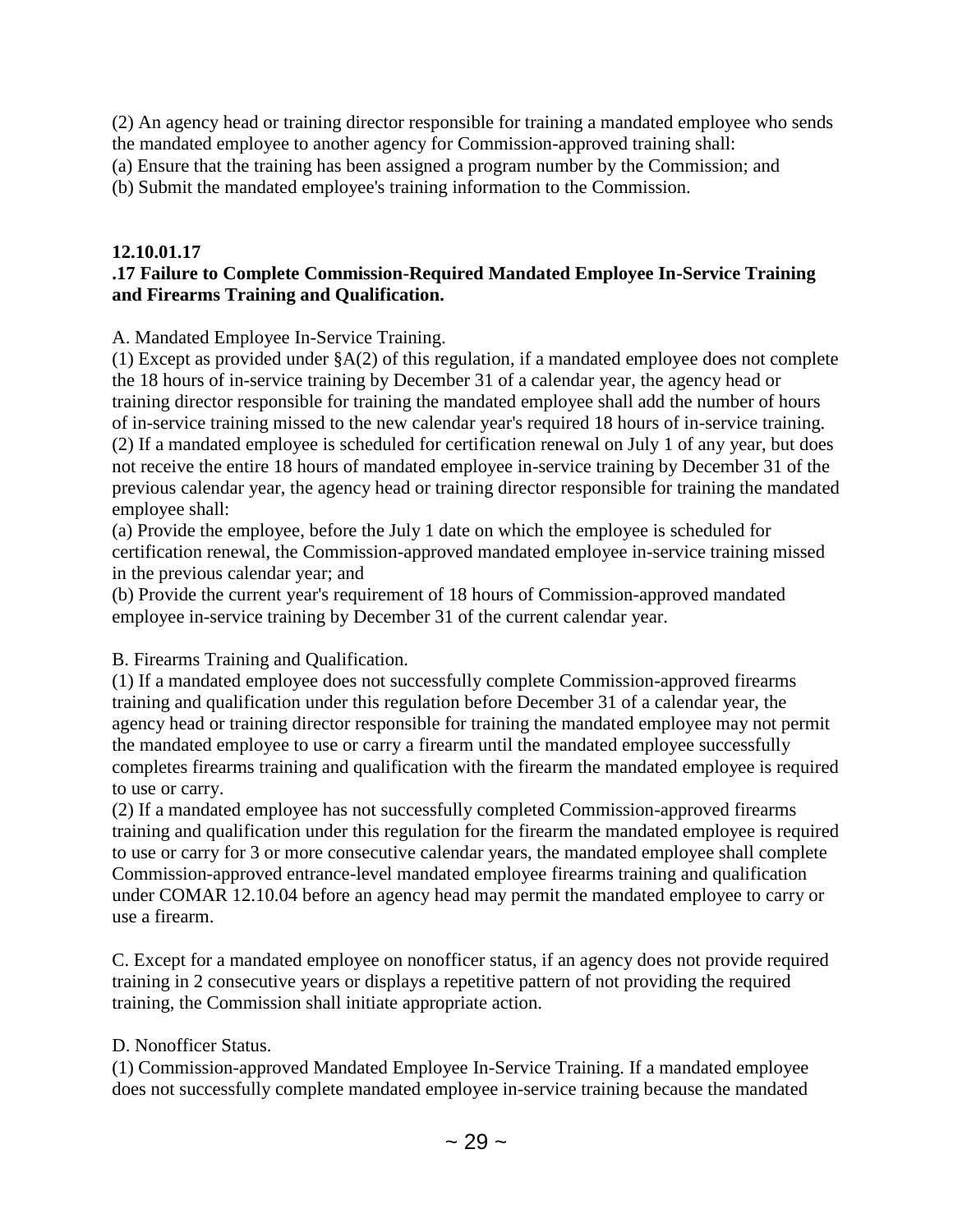employee is on nonofficer status, the agency head or training director responsible for training the mandated employee shall provide the mandated employee with the required in-service training in the calendar year in which the mandated employee returns to active duty.

(2) Firearms Training and Qualification.

(a) If a mandated employee does not successfully complete firearms training and qualification requirements under this regulation because the individual is on nonofficer status, before the employee may carry or use a firearm, the mandated employee shall successfully complete Commission-approved firearms training and qualification under this regulation:

(i) For each firearm the mandated employee is required to use or carry; and

(ii) In the same calendar year that the individual returns to active duty.

(b) If a mandated employee returning from nonofficer status has not, during the previous 3 calendar years, successfully completed Commission-approved mandated employee annual firearms training and qualification with the firearm the mandated employee is required to use or carry, before the employee may use or carry a firearm, the mandated employee shall successfully complete Commission approved mandated employee entrance-level firearms training and qualification:

(i) Under COMAR 12.10.04; and

(ii) In the same calendar year the mandated employee returns to active duty.

(3) If a mandated employee returns to active duty from nonofficer status and the mandated employee's certification has lapsed, the agency head shall ensure that the mandated employee meets requirements for mandated employee certification renewal under Regulation .06 of this chapter.

(4) If an agency head or training director responsible for training a mandated employee under this regulation does not provide training documents to the Commission in a timely manner, a mandated employee's certification renewal may be delayed.

#### E. Waivers.

(1) The Deputy Director may grant a request for a waiver of annual in-service training or annual firearms training and qualification if the correctional unit or agency provides information demonstrating that an individual successfully completed comparable training in the same calendar year.

(2) A request for a waiver of training requirements under this regulation shall be submitted in accordance with Regulation .19 of this chapter by the agency head or training director responsible for training a mandated employee.

## F. Audit Requirements.

(1) Commission-approved in-service training and firearms training and qualification information is subject to audit by the Commission.

(2) An agency head or training director providing Commission-approved mandated employee inservice training or mandated employee firearms training and qualification, or both, shall maintain documentation until audited by the Commission, including:

- (a) Curriculum;
- (b) Listing of instructors;
- (c) Attendance;
- (d) Test and qualification scores; and

(e) Other information required by this regulation.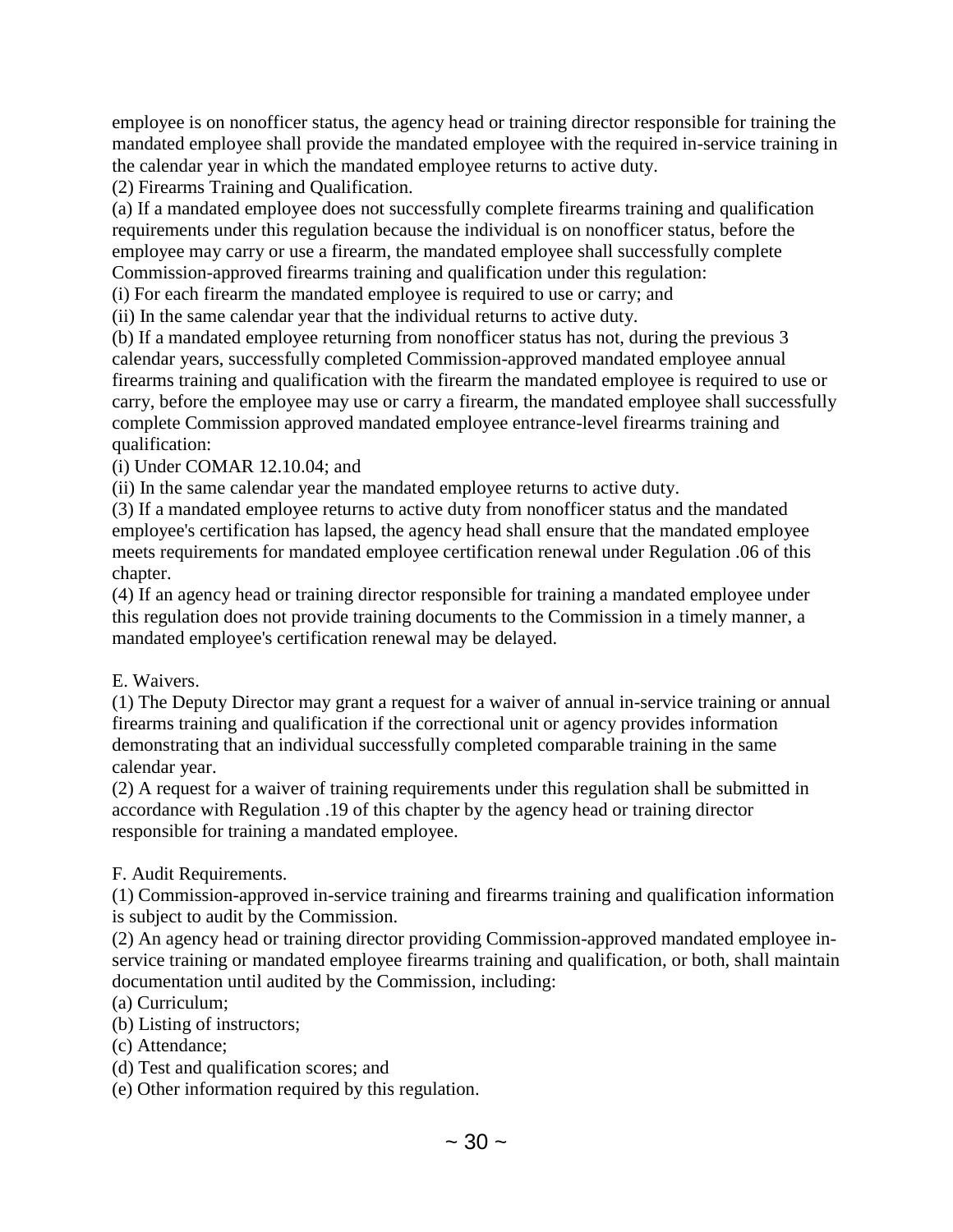(3) An agency head or training director sending a mandated employee to another academy for Commission-approved mandated employee training shall maintain records of in-service training and firearms training and qualification provided by the academy conducting the training until audited by the Commission.

(4) To verify compliance with Commission requirements, the Commission shall annually audit a portion of the following Commission-approved annual in-service programs:

(a) Mandated employee training;

(b) Electronic control device training;

(c) Firearms training; and

(d) Firearms qualification.

## **12.10.01.18 .18 Minimum Training Standards — Mandated Employee Supervisors and Administrators.**

A. General Requirements.

(1) Except for provisions under §A(2) of this regulation, the Commission requires a mandated employee promoted to a first-line, or higher, mandated employee supervisor position to successfully complete Commission-approved mandated employee supervisor training within 1 year of the date of the promotion.

(2) The Commission does not require a mandated employee to successfully complete Commission-approved mandated employee supervisor training if:

(a) The mandated employee successfully completed Commission-approved mandated employee supervisor training within the 2 years immediately preceding the date of the promotion from a position below that of a first line mandated employee supervisor to a first line, or higher, mandated employee supervisor position; or

(b) A mandated employee supervisor has successfully completed Commission-approved mandated employee supervisor training and the individual is promoted to a new mandated employee supervisor position that does not include administrator duties.

(3) Except for provisions under §A(4) of this regulation, the Commission requires a mandated employee promoted to a first-line, or higher, mandated employee administrator position to successfully complete Commission-approved mandated employee administrator training within 1 year of the date of the promotion.

(4) The Commission does not require a mandated employee to successfully complete Commission-approved mandated employee administrator training if:

(a) The mandated employee successfully completed Commission-approved mandated employee administrator training within the 2 years immediately preceding the date of the promotion; or (b) A mandated employee administrator has successfully completed Commission-approved mandated employee administrator training and the individual is promoted to a new mandated employee administrator position.

(5) The Commission requires a mandated employee promoted to a first line, or higher, mandated employee administrator position from a position below that of a first line mandated employee supervisor who has not met the mandated employee supervisor or administrator training requirements under this regulation to successfully complete, within 1 year of the date of the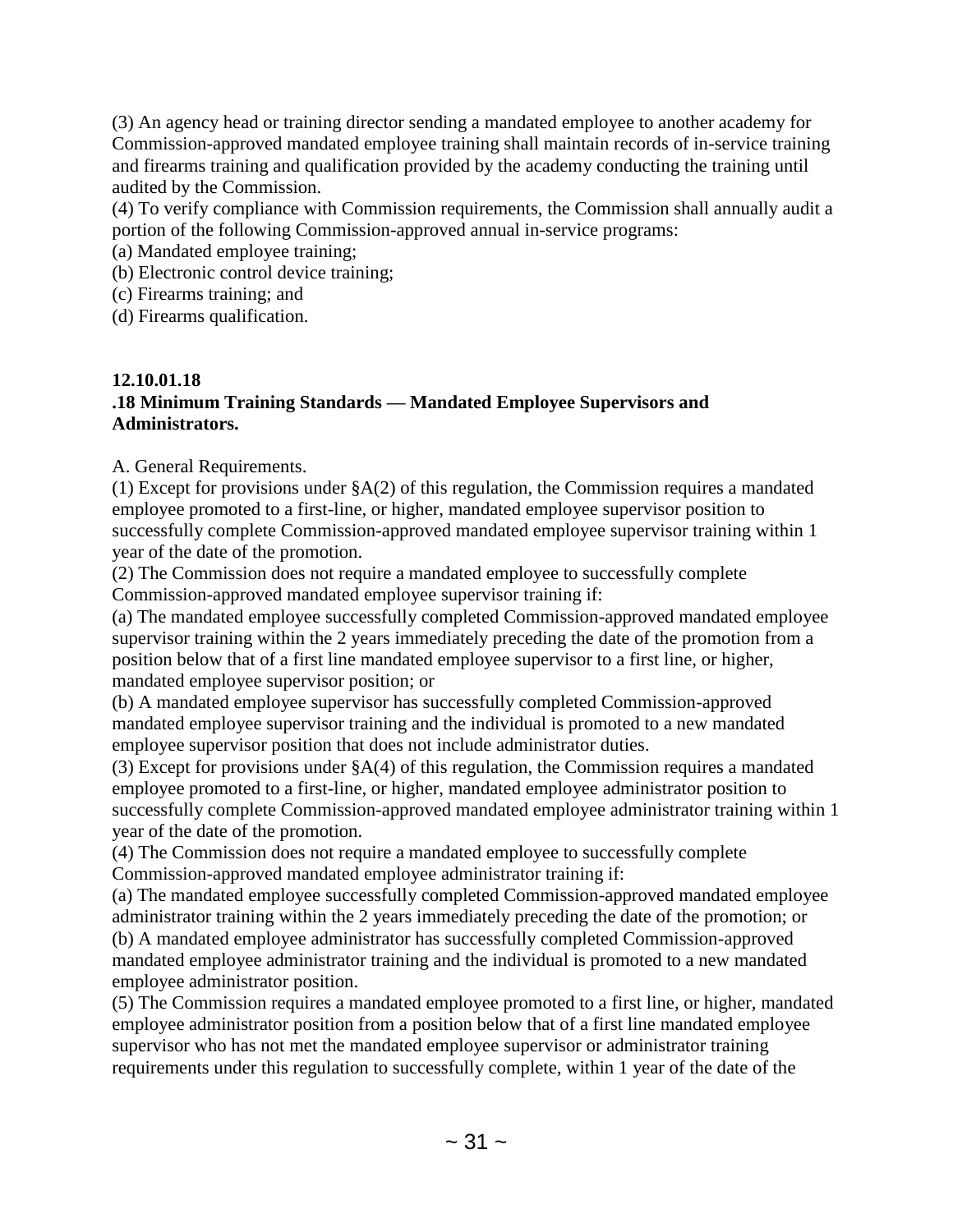promotion, Commission-approved mandated employee:

(a) Supervisor training; and

(b) Administrator training.

B. Minimum Mandated Employee Supervisor and Administrator Training Requirements.

(1) The Commission requires that:

(a) Only Commission-approved or certified instructors provide mandated employee supervisor and administrator training;

(b) A mandated employee shall obtain a minimum 70 percent overall test score to successfully complete the training;

(c) Mandated employee supervisor and administrator training are a minimum of 35 hours for each form of training;

(d) Unless determined otherwise by the agency head or training director and the Commission, a mandated employee required to attend Commission-approved mandated employee supervisor or administrator training may not receive credit toward the training requirement under this regulation if the mandated employee is absent for more than 10 percent of the required hours of a Commission-approved supervisor or administrator training program;

(e) The Commission's training objectives for the mandated employee supervisor and administrator training are covered as written by the Commission; and

(f) An agency head or training director submit the proposed mandated employee supervisor or administrator training to the Commission for approval at least 20 days before the date the training is scheduled to start.

(2) An agency head or training director shall submit rosters, required reports, and grades to the Commission upon completion of training.

(3) Upon request by an agency head or training director, the Commission shall provide a copy of a training outline and training objectives for Commission-approved mandated employee supervisor and administrator training.

(4) If an agency head or training director amends Commission-approved mandated employee supervisor or administrator training, the agency head or training director shall submit the amended training to the Commission for approval at least 20 working days before the date the amended training is to begin.

## C. Waivers.

(1) The Commission may waive requirements for successful completion of Commissionapproved mandated employee supervisor or administrator training if an agency head or training director provides the Commission with documentation establishing that the mandated employee successfully completed parallel Commission-approved mandated employee supervisor or administrator training.

(2) An agency head or training director requesting a waiver of training requirements under this regulation shall submit the request to the Deputy Director for approval.

D. Failure To Complete Commission-Required Mandated Employee Supervisor or Administrator Training. If a mandated employee required to meet training requirements under this regulation has not successfully completed required Commission-approved supervisor or administrator training by the first year anniversary date of promotion to a mandated employee first-line, or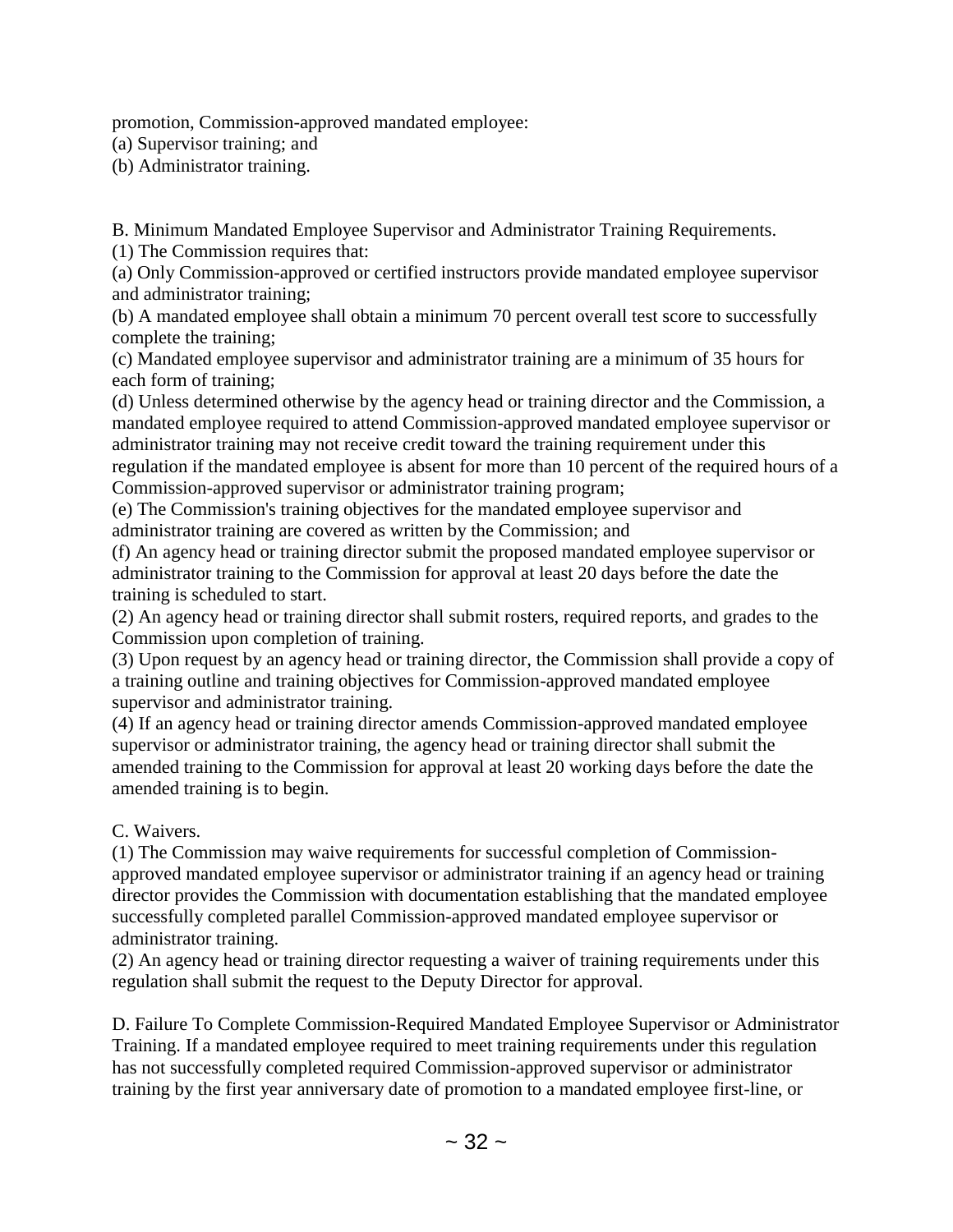higher, supervisor or mandated employee first-line, or higher, administrator position, the agency head shall:

(1) Relieve the mandated employee of mandated employee supervisory or administrative duties related to the position; and

(2) Inform the Commission in writing within 30 days of the anniversary date of action taken to relieve the mandated employee of mandated supervisory or administrative duties.

## **12.10.01.19 .19 Procedures for Requesting a Waiver.**

A. Selection Standards.

(1) An agency head or training director may submit a written request for a waiver of mandated employee selection standards to the Deputy Director.

(2) The training director or agency head submitting the request for waiver of mandated employee selection standards shall include a completed AFC supporting the waiver request.

B. Training Standards.

(1) An agency head or training director may submit a signed written request for a waiver of mandated employee training standards to the Deputy Director.

(2) A signed written request for a waiver of Commission-required mandated employee training shall include:

(a) Course content or an outline of parallel training;

(b) A description of the parallel training received;

(c) The number of hours of parallel training completed; and

(d) Other information that the Deputy Director may request.

C. Mandated Employee Entrance-Level Training Waiver.

(1) The Deputy Director may approve a waiver of Commission-required mandated employee entrance-level training if the individual:

(a) Was employed in the same type of mandated position with a correctional unit within the last 3 years; and

(b) Completed an entrance-level training determined by the Deputy Director to be comparable to the Commission-approved mandated employee entrance-level training under Regulation .09 of this chapter.

(2) An agency head or training director may submit a signed written request for a waiver of Commission-approved mandated employee entrance-level training to the Deputy Director.

(3) If the Deputy Director grants a waiver of Commission-approved mandated employee entrance-level training, the individual shall meet the following requirements before the Commission grants certification in the mandated position:

(a) Certification in first aid and safety;

(b) Certification in cardiopulmonary resuscitation (CPR);

(c) Completion of the entrance-level firearms training and qualification under COMAR 12.10.04, if applicable; and

(d) For mandated employees defined under Regulation .01B under this chapter, satisfactory completion of 80 hours of training in the following: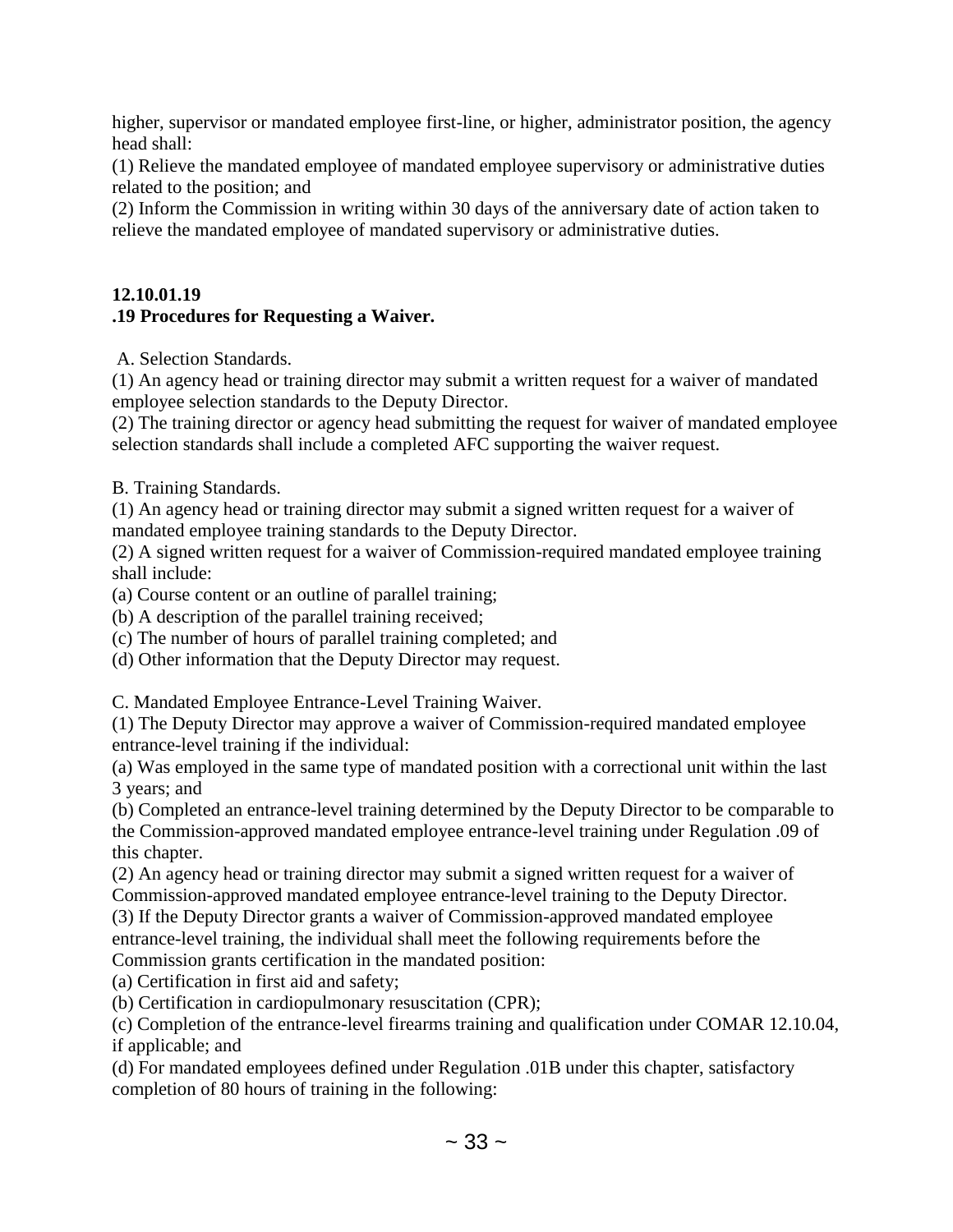- (i) Administrative procedures;
- (ii) Purpose of corrections;
- (iii) Supervision of inmates;
- (iv) Security, custody, and control of inmates;
- (v) Deception and manipulation by inmates; and
- (vi) Security threat groups.

D. Denial of Waiver Request.

(1) An agency head or training director may appeal the Deputy Director's decision to deny the waiver request by mailing a signed written request for reconsideration of the denial to the Commission.

(2) If the Commission's final determination is to deny a waiver requested on behalf of an individual under §D(1) of this regulation, the agency head or training director may not submit another request for waiver on behalf of the individual within 2 years of the date the Commission denied the previous request.

## **12.10.01.20 .20 Disqualifying Criminal Convictions for Correctional Officers.**

A. A correctional officer applicant is not eligible for certification if the applicant has:

- (1) A felony conviction for:
- (a) Aggravated assault;
- (b) Murder or manslaughter;
- (c) Robbery;
- (d) Arson;
- (e) Kidnapping;
- (f) A handgun or weapon-related violation;
- (g) A first, second, or third degree sexual offense; or
- (h) Two or more felonies not arising from the same incident;

(2) A conviction for an offense that resulted in incarceration when less than 10 years have elapsed since the applicant was released from incarceration or terminated from parole or probation, whichever last occurred;

(3) A misdemeanor conviction that resulted in incarceration when less than 5 years have elapsed since the applicant was released from incarceration or terminated from parole or probation, whichever has last occurred;

(4) Three or more misdemeanor convictions, except convictions for minor traffic violations, arising out of separate occurrences if:

(a) At least one of the misdemeanor convictions was for an offense involving violence or moral turpitude; and

(b) A term of imprisonment was served for any conviction; or

(5) A misdemeanor or felony conviction for a criminal offense under Criminal Law Article, Title 9, Subtitle 8, Annotated Code of Maryland, or similar conviction in a jurisdiction outside of the State.

B. This regulation does not: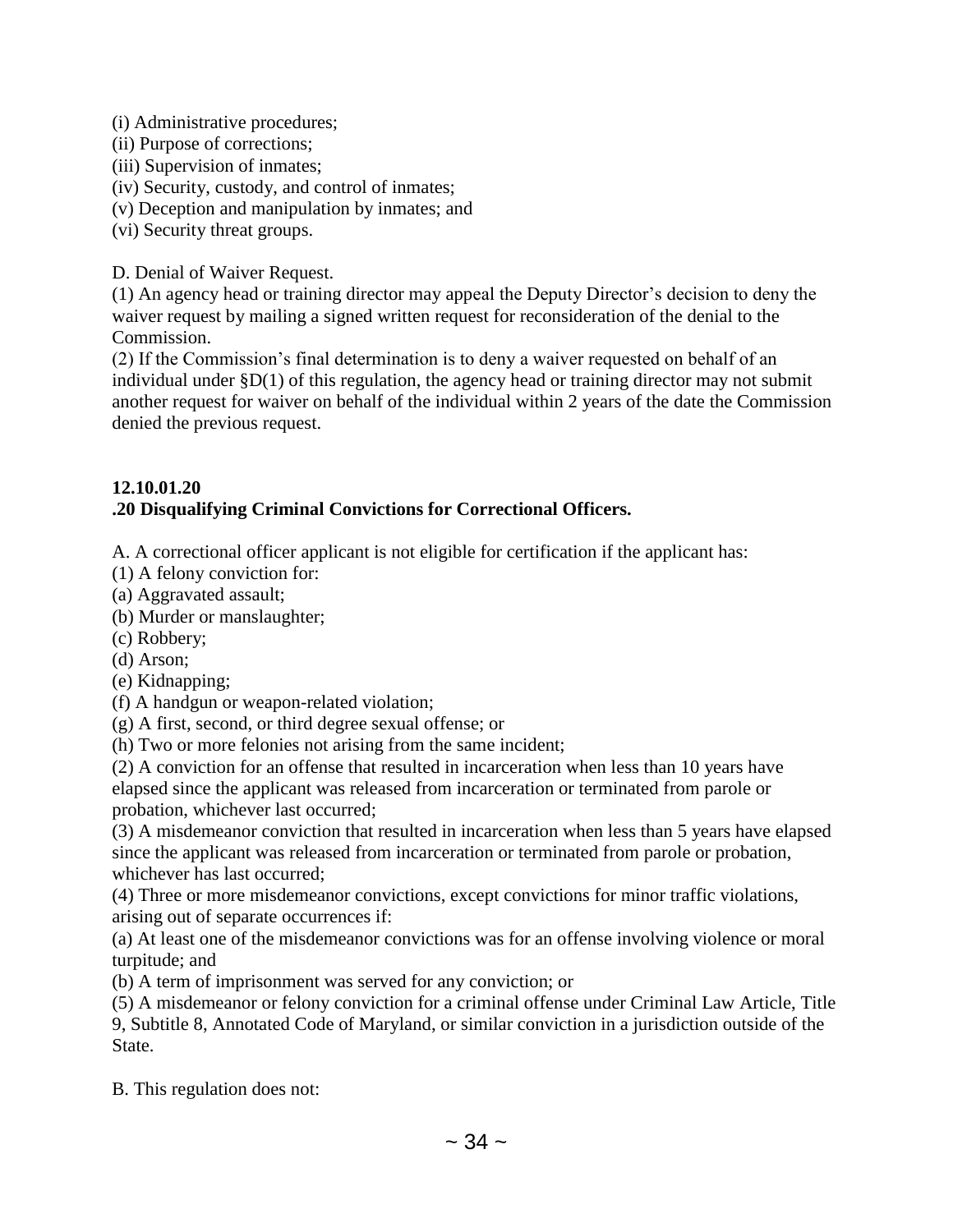(1) Require an agency head to employ an individual as a correctional officer who has a criminal record; or

(2) Prevent an agency head from setting higher criminal history standards than specified in this regulation.

C. The Commission may reject the appointment of an individual with a criminal record not covered by this regulation.

# **12.10.01.21 .21 Drug Screening Procedures.**

A. Urine Sample Collection.

(1) An agency head conducting drug screening shall ensure that the process used by the correctional unit includes the minimum requirements under this section.

(2) The correctional unit representative collecting a urine sample from an individual applying for a mandated position required to submit a urine sample shall:

(a) Before collecting the sample, verify the identity of the individual providing the sample by examining a driver's license or other acceptable form of photographic identification;

(b) Before collecting the sample, obtain written consent from the individual authorizing:

(i) Collection and analysis of the sample; and

(ii) Disclosure of the sample analysis to the correctional unit and the Commission;

(c) Obtain the urine sample in a manner that reasonably prevents substitution, alteration, or tampering;

(d) Ensure that a minimum of 50 milliliters of urine is collected from the individual providing the sample;

(e) Ensure that:

(i) A urine sample is collected using a proper container that was sealed by the manufacturer when presented to the individual providing the sample; and

(ii) Once the container's seal is broken by the individual providing the sample and the urine sample is deposited in the container, the container is sealed by the individual supplying the urine sample;

(f) The container is sealed using tamper-proof tape that extends over and around the container;

(g) Once the sealed container is accepted from the individual supplying the urine sample, record on the container the:

(i) Name of the individual providing the urine sample;

(ii) Date the urine sample was taken; and

(iii) Name of the individual who received the sample from the individual providing the sample; and

(h) Ensure that the urine sample is secured and stored in a manner that preserves the chain of custody.

B. Positive Urine Sample Results.

(1) A urine sample screened positive under  $\S C(2)$  of this regulation is considered evidence of recent use of a controlled dangerous substance, narcotic drug, or marijuana.

(2) A positive screen for a controlled dangerous substance, narcotic drug, or marijuana conclusively establishes that the individual providing the sample: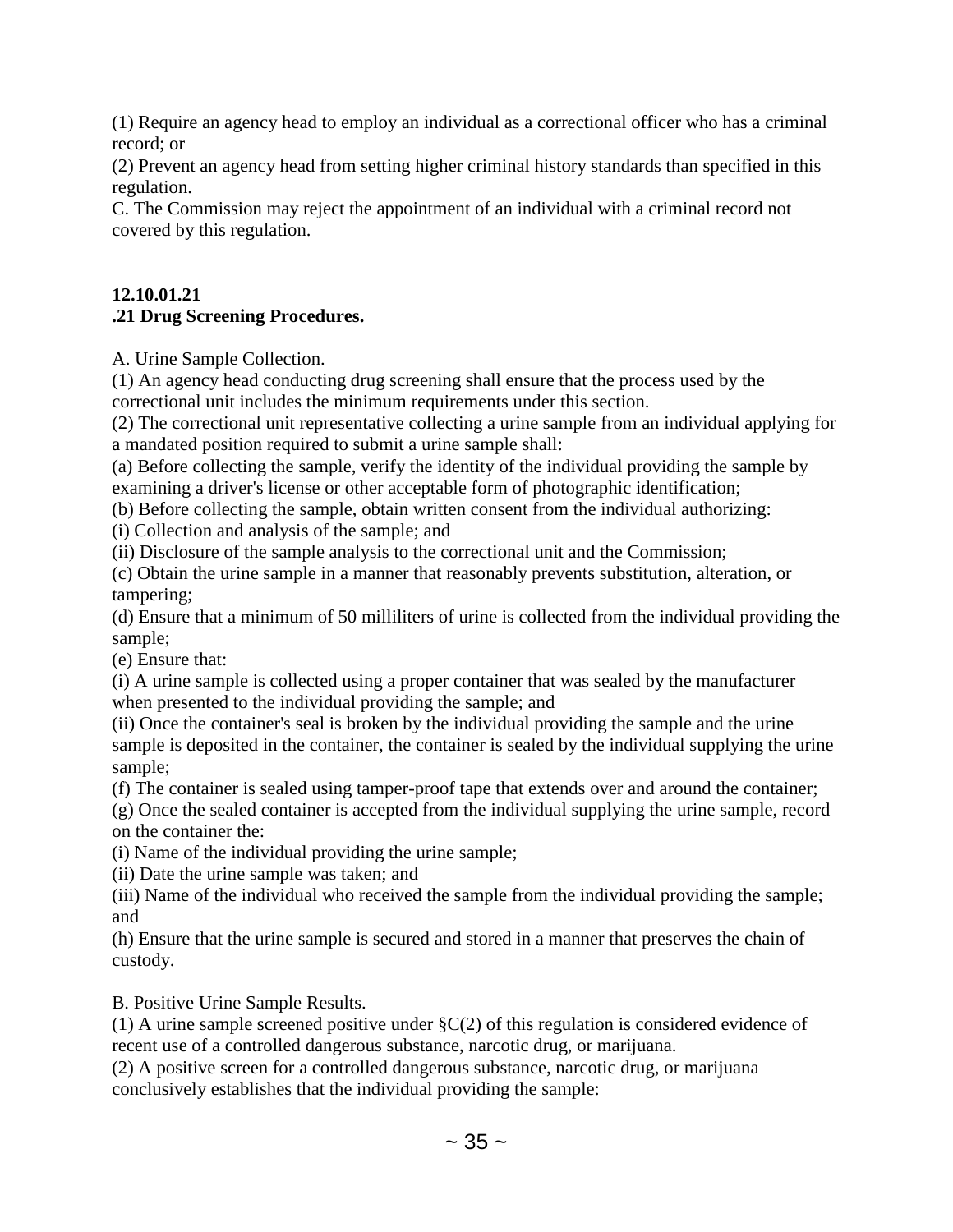(a) Is not of good moral character established under Regulation .04 or .07 of this chapter; and (b) Except as provided under §B(3) of this regulation, may not be employed or Commissioncertified in a mandated position.

(3) An agency head shall ensure that a positive screen for a controlled dangerous substance, narcotic drug, or marijuana is not the result of legal use by the individual.

C. Urine Sample Analysis.

(1) To ensure the reliability and integrity of the testing process, an employing agency conducting drug screening shall ensure that the process used to analyze the urine sample includes the minimum requirements under this section.

(2) An agency conducting drug screening under this chapter shall ensure that:

(a) A urine sample is screened by:

(i) Enzyme immunoassay;

(ii) Radioimmunoassay testing; or

(iii) Other equally scientifically rigorous screening method;

(b) The drug screening tests for the presence of the following controlled dangerous substances, narcotic drugs, or marijuana or classes of controlled dangerous substances, narcotic drugs, or marijuana or controlled dangerous substance, narcotic drug, or marijuana metabolites at the minimum levels, measured in nanograms per milliliter, specified:

 $(i)$  Amphetamines — 1,000;

(ii) Barbiturates — 300;

(iii) Cannabis or cannabinoids — 50;

 $(iv)$  Opiates — 300;

(v) Cocaine or cocaine metabolite — 300;

(vi) Phencyclidine — 25; and

(vii) Benzodiazepines — 300;

(c) A positive drug screen is confirmed for each controlled dangerous substance, narcotic drug, or marijuana identified by:

(i) Gas chromatography;

(ii) Mass spectrometry; or

(iii) Other equally scientifically rigorous method; and

(d) Drug screening and sample analysis are conducted according to provisions under Health-

General Article, §17-214, Annotated Code of Maryland.

(3) The Commission:

(a) Considers a urine sample collected and analyzed under this regulation that shows a presence of a controlled dangerous substance, narcotic drug, or marijuana in a quantity equaling or exceeding the limits for the controlled dangerous substance, narcotic drug, or marijuana under  $\S C(2)(b)$  of this regulation to be a positive drug screen; and

(b) Requires confirmation of a positive drug screen according to  $\S C(2)(c)$  of this regulation before accepting the results as conclusive.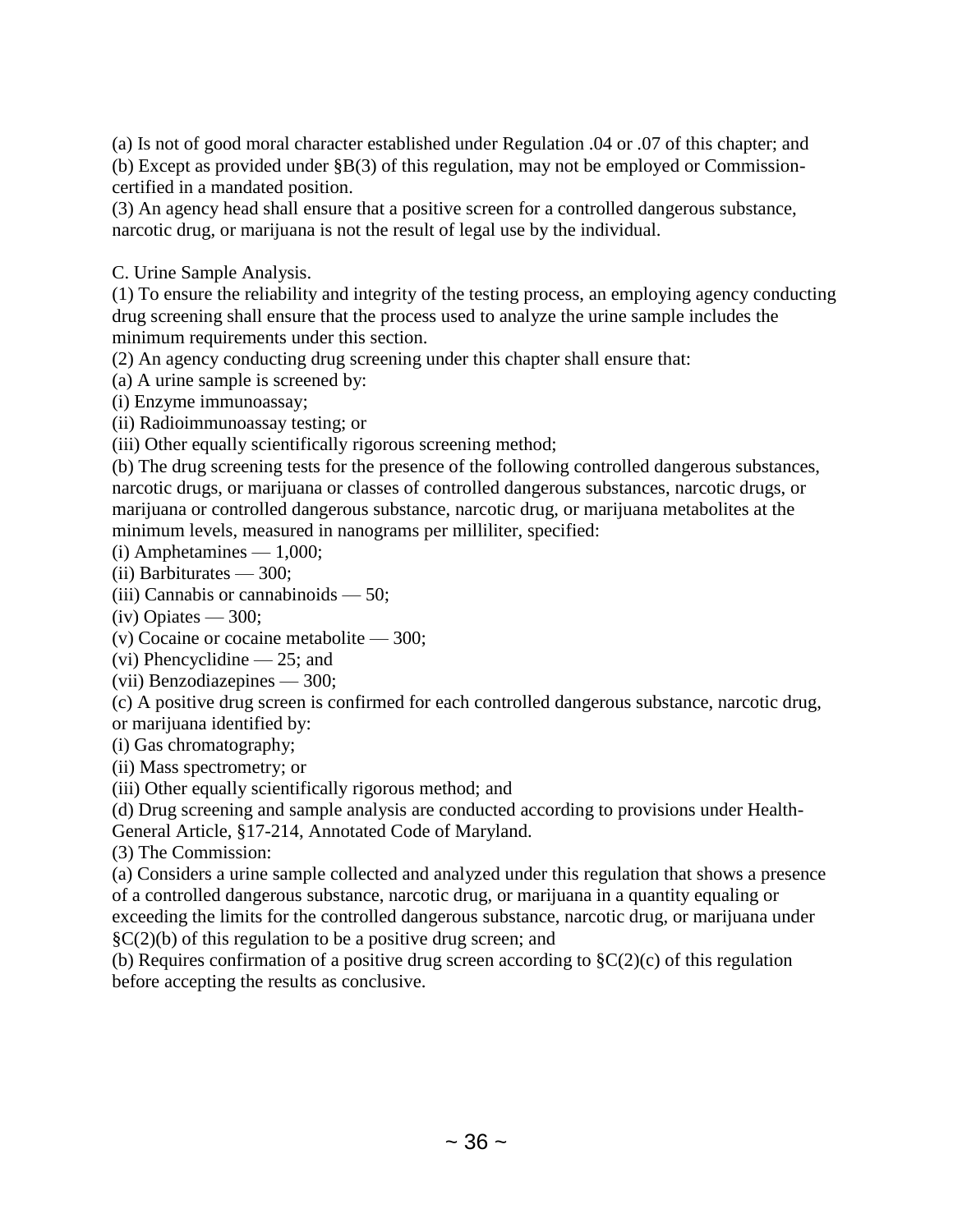## **12.10.01.22 .22 Prior Substance Abuse by Applicants for Certification.**

A. This regulation:

(1) Except as provided under  $\S A(2)$  of this regulation, applies to an applicant; and

(2) Does not apply to:

(a) An individual currently employed in a correctional unit and certified by the Commission as a mandated employee; or

(b) Except as provided under §B(1)(b) of this regulation, an addictions counselor.

B. General Policy.

(1) The Commission may disqualify an applicant for certification in a mandated position if the applicant:

(a) Has manifested unacceptable character traits, judgment, behavior, or activity resulting from personal involvement in the illegal use, purchase, sale, manufacture, or distribution of a controlled dangerous substance; or

(b) Was found guilty or convicted of a misdemeanor or felony for the purchase sale, manufacture, or distribution of a controlled dangerous substance.

(2) In accordance with the criteria and timeframes specified in §C of this regulation the Commission may not certify an applicant in a mandated position if there is an indication that the applicant:

(a) Unlawfully obtained or used a controlled dangerous substance; or

(b) Used a controlled dangerous substance in a manner not prescribed by the applicant's doctor that resulted in dependence, abuse, or habitual use.

(3) A correctional unit may set more restrictive standards than those specified in this regulation.

C. Prior and Current Use Criteria.

(1) The Commission may not certify an applicant to a mandated position if the applicant has, within the:

(a) 12-month period immediately preceding the date of hire, unlawfully used natural cannabis or natural cannabinoids; and

(b) 3 years immediately preceding the date of the hire, unlawfully used one or more of the following controlled dangerous substances:

(i) Amphetamines;

(ii) Barbiturates;

(iii) Benzodiazepines;

(iv) Cannabimimetic agents and synthetic cannabinoids;

(v) Cocaine or a cocaine metabolite;

(vi) Hallucinogens including but not limited to PCP, LSD, and mescaline and their derivatives;

(vii) Inhalants including but not limited to solvents, glue, paint, aerosols, and amyl nitrates;

(viii) Opiates including but not limited to opium, heroin, morphine, and codeine;

(ix) Natural or synthetic anabolic steroids; or

(x) Except for §C(1)(a) of this regulation, any other substance prohibited by federal or State law.

(2) The Commission may certify an applicant to a mandated position if the applicant was

lawfully prescribed a controlled dangerous substance listed under §C(1) of this regulation and its use has: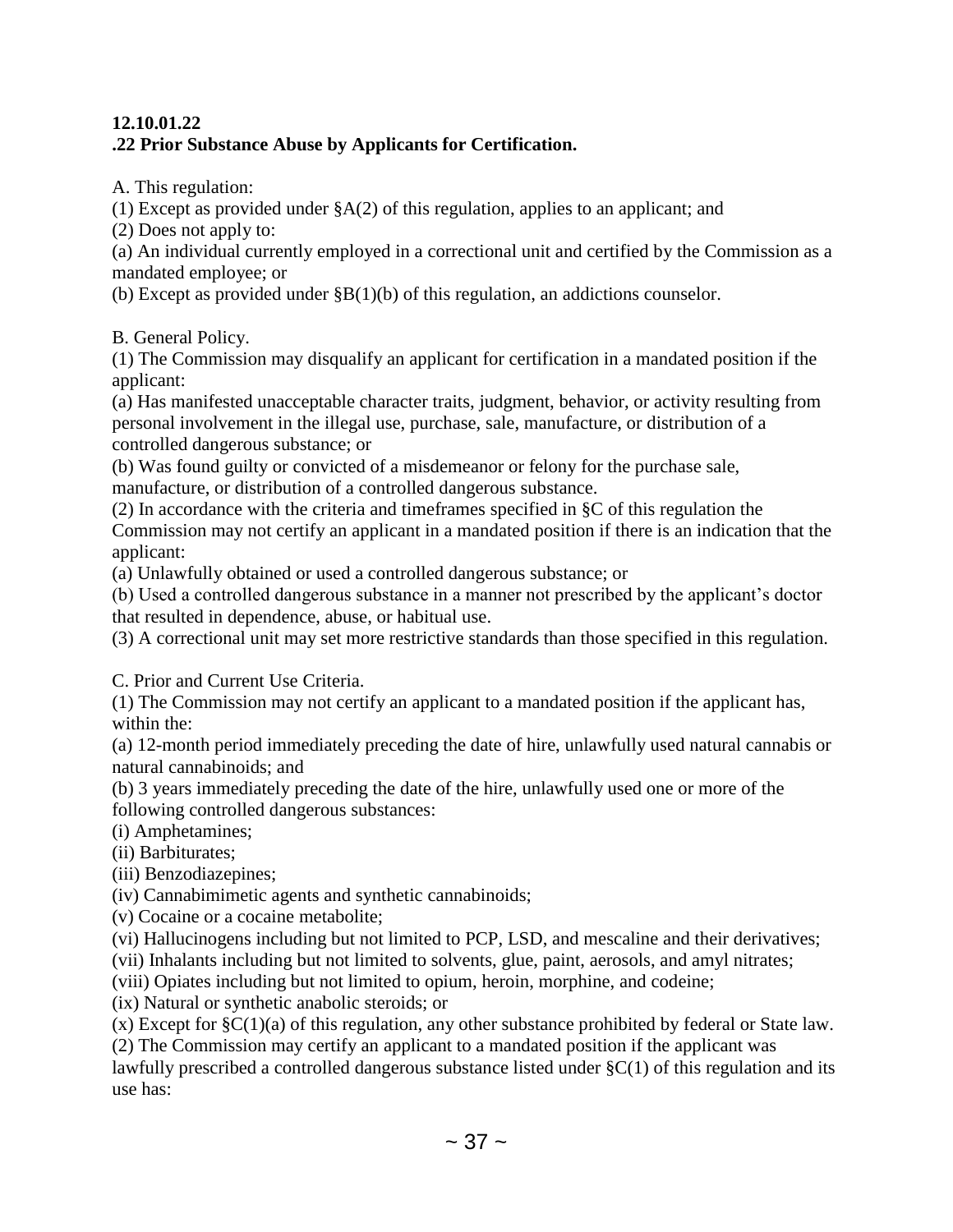(a) Not resulted in the applicant's habitual use or becoming a drug dependent person; and

(b) Not affected the applicant's fitness to fulfill the responsibilities of the mandated position.

(3) The Commission may certify an applicant to a mandated position if the applicant's unlawful use of:

(a) Natural cannabis or natural cannabinoids preceded the applicant's date of the hire by 12 or more months; or

(b) A controlled dangerous substance listed in  $\S C(1)(b)$  of this regulation preceded the applicant's date of hire by 3 or more years.

(4) An applicant granted certification by the Commission under  $\S C(2)$  or (3) of this regulation shall agree to complete an annual drug test to be scheduled at the discretion of the employing agency, and in accordance COMAR 17.04.09.04, during the 2 years following the applicant's date of hire.

(5) If certification is granted to an applicant who qualifies under  $C(2)$  or (3) of this regulation, the employing agency shall notify the applicant of the additional minimum drug testing requirement.

D. Indication of Use.

(1) The employing agency shall investigate and report the results of an investigation to the Commission with the application for certification, if a background investigation, polygraph examination, interview, drug screening, or other process indicates an applicant's prior or current use of a controlled dangerous substance as specified in §C this regulation.

(2) If the reported outcome of an investigation indicates that an applicant's current or prior use of a controlled dangerous substance as specified in §C of this regulation is or was:

(a) Lawful, the employing agency shall obtain proper medical documentation from a licensed health care professional; or

(b) Unlawful, the employing agency shall determine whether the applicant's use occurred within the timeframes specified in  $\zeta$ C(1)(a) and (b) of this regulation.

(3) If the employing agency determines that an applicant's use of a controlled dangerous substance occurred prior to the timeframes specified in  $\S C(1)$  of this regulation, the employing agency may proceed with the application for certification.

(4) The employing agency shall evaluate an applicant's use of a lawfully prescribed controlled dangerous substance as specified in §C of this regulation to determine whether the applicant is currently a drug dependent person or is medically unfit to perform the duties of a mandated position.

(5) The employing agency may apply to the Commission for certification in the mandated position if there is no indication of moral turpitude, no evidence that the applicant is a drug dependent person, and the applicant is medically fit to perform the duties of the mandated position.

(6) Upon review of the employing agency's evaluation, the Commission may not certify an applicant if the employing agency found an indication of moral turpitude, evidence that the applicant is a drug dependent person, or the applicant is medically unfit to perform the duties of the mandated position.

(7) An employing agency shall maintain records and documentation of an applicant's prior or current use, dependence on, or legitimate medical use of a controlled dangerous substance as specified in this regulation, and the records and documents are subject to audit by the Commission.